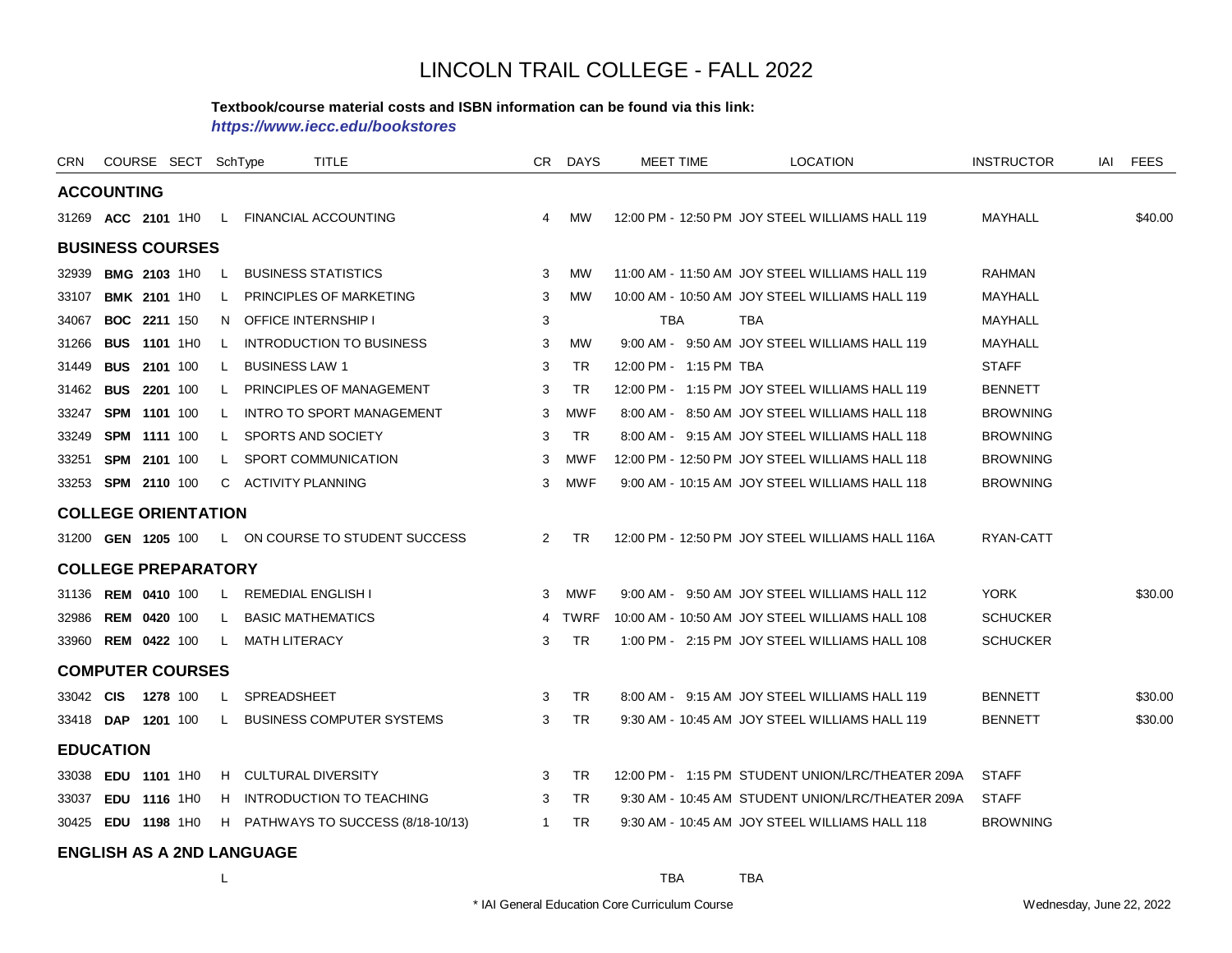| <b>CRN</b>                    |                     |          | COURSE SECT SchType |    | TITLE                                    |                | CR DAYS      | <b>MEET TIME</b> | <b>LOCATION</b>                                   | <b>INSTRUCTOR</b>      | iai     | <b>FEES</b> |
|-------------------------------|---------------------|----------|---------------------|----|------------------------------------------|----------------|--------------|------------------|---------------------------------------------------|------------------------|---------|-------------|
|                               |                     |          |                     |    | <b>ENGLISH AS A 2ND LANGUAGE</b>         |                |              |                  |                                                   |                        |         |             |
|                               |                     |          |                     | L  |                                          |                |              | <b>TBA</b>       | <b>TBA</b>                                        |                        |         |             |
| <b>ENGLISH/COMMUNICATIONS</b> |                     |          |                     |    |                                          |                |              |                  |                                                   |                        |         |             |
| 31129                         | <b>ENG 1111 1H1</b> |          |                     |    | H COMPOSITION I                          | 3              | MWF          |                  | 8:00 AM - 8:50 AM JOY STEEL WILLIAMS HALL 112     | <b>YORK</b>            | $\star$ | \$30.00     |
| 31131                         | ENG 1111 1H2        |          |                     | H. | <b>COMPOSITION I</b>                     | 3              | MWF          |                  | 12:00 PM - 12:50 PM JOY STEEL WILLIAMS HALL 112   | <b>YORK</b>            |         | \$30.00     |
| 31241                         | ENG 1111 1H3        |          |                     | H. | <b>COMPOSITION I</b>                     | 3              | <b>TR</b>    |                  | 12:00 PM - 1:15 PM JOY STEEL WILLIAMS HALL 112    | <b>YORK</b>            |         | \$30.00     |
| 31244                         | ENG 1121 1H0        |          |                     | H. | <b>COMPOSITION &amp; ANALYSIS</b>        | 3              | <b>TR</b>    |                  | 8:00 AM - 9:15 AM JOY STEEL WILLIAMS HALL 112     | <b>YORK</b>            |         | \$30.00     |
| 31194                         | SPE 1101 100        |          |                     | L. | FUND. OF EFFECTIVE SPEAKING              | 3              | <b>MWF</b>   |                  | 8:00 AM - 8:50 AM JOY STEEL WILLIAMS HALL 102     | <b>MCELYEA</b>         |         |             |
| 31697                         | <b>SPE</b>          | 1101 102 |                     | L. | FUND. OF EFFECTIVE SPEAKING              | 3              | <b>MWF</b>   |                  | 10:00 AM - 10:50 AM JOY STEEL WILLIAMS HALL 102   | <b>YORK</b>            |         |             |
| 33187                         | SPE 1101 103        |          |                     | L  | FUND. OF EFFECTIVE SPEAKING              | 3              | MWF          |                  | 9:00 AM - 9:50 AM JOY STEEL WILLIAMS HALL 102     | <b>MCELYEA</b>         |         |             |
| 34130                         | SPE                 | 1101 112 |                     | L. | FUND. OF EFFECTIVE SPEAKING (8/18-12/15) | 3              | MWF          |                  | 10:00 AM - 10:50 AM JOY STEEL WILLIAMS HALL 102   | <b>YORK</b>            |         |             |
| 33456                         | <b>SPE 1111 1H0</b> |          |                     | H. | INTERPERSONAL COMMUNICATIONS             | 3              | $\mathsf{T}$ |                  | 11:00 AM - 12:15 PM JOY STEEL WILLIAMS HALL 118   | <b>STAFF</b>           |         |             |
| 31360 <b>ENG 1111</b> 130     |                     |          |                     | L. | <b>COMPOSITION I</b>                     | 3              | м            |                  | 6:00 PM - 9:00 PM JOY STEEL WILLIAMS HALL 112     | ROBINSON-RICKMA*       |         | \$30.00     |
| 31124 SPE 1101 130            |                     |          |                     | L  | FUND. OF EFFECTIVE SPEAKING              | 3              | $\top$       |                  | 6:00 PM - 8:15 PM JOY STEEL WILLIAMS HALL 116A    | ROBINSON-RICKMA*       |         |             |
| <b>HEALTH OCCUPATIONS</b>     |                     |          |                     |    |                                          |                |              |                  |                                                   |                        |         |             |
| 34842 HEA 1203 100            |                     |          |                     | C  | BASIC NURSE ASSIST TRNG PROG (8/18-12/1) | 7              | R            |                  | 8:00 AM - 3:30 PM OCCUPATIONAL ANNEX 101          | <b>AIKMAN</b>          |         | \$7.50      |
|                               |                     |          |                     | C  |                                          |                | US           | <b>TBA</b>       | UNITED METHODIST VILLAGE                          |                        |         |             |
| 31257 HEA 1225 100            |                     |          |                     |    | L INTRO TO MEDICAL TERMINOLOGY           | 3              | <b>TR</b>    |                  | 8:00 AM - 9:15 AM JOY STEEL WILLIAMS HALL 107     | <b>ROY</b>             |         |             |
| <b>HEALTH/P.E.</b>            |                     |          |                     |    |                                          |                |              |                  |                                                   |                        |         |             |
| 31148 EDU 1107 100            |                     |          |                     | L. | HEALTH                                   | 3              | MWF          |                  | 11:00 AM - 11:50 AM PROFESSIONAL ANNEX 403        | <b>GULLETT</b>         |         |             |
| 34833                         | <b>EDU 1107 1H0</b> |          |                     |    | H HEALTH (10/14-12/15)                   | 3              | MWF          |                  | 10:00 AM - 10:50 AM JOY STEEL WILLIAMS HALL 107   | <b>ROY</b>             |         |             |
| 33388                         | PEI                 | 1123 104 |                     | в  | <b>WEIGHT TRAINING I</b>                 | -1             |              | TBA              | PHYSICAL EDUCATION 301                            | <b>STAFF</b>           |         |             |
| 33185 PTE 1122 101            |                     |          |                     |    | B SOCCER                                 | -1             |              | TBA              | PHYSICAL EDUCATION 301                            | <b>STAFF</b>           |         |             |
|                               |                     |          |                     |    | <b>HUMANITIES/FINE ARTS-SEE IAI</b>      |                |              |                  |                                                   |                        |         |             |
| 31534                         | <b>DRA 1111 100</b> |          |                     | L. | <b>INTRODUCTION TO THEATRE</b>           | 3              | <b>TR</b>    |                  | 11:00 AM - 12:15 PM STUDENT UNION/LRC/THEATER 223 | <b>TRACY</b>           |         |             |
| 31543                         | INS                 | 1111 183 |                     |    | AP INSTRUMENTAL APPLIED MUSIC I          | $\overline{1}$ |              | <b>TBA</b>       | STUDENT UNION/LRC/THEATER 230                     | <b>KERSHAW-PATILLA</b> |         | \$60.00     |
| 34318 <b>INS</b>              |                     | 1111 180 |                     |    | AP INSTRUMENTAL APPLIED MUSIC I          | $\overline{1}$ |              | TBA              | STUDENT UNION/LRC/THEATER 230                     | <b>PATILLA</b>         |         | \$60.00     |
| 34906                         | INS                 | 1123 100 |                     | C  | STAGE BAND I                             | 2              |              | <b>TBA</b>       | STUDENT UNION/LRC/THEATER                         | <b>STAFF</b>           |         |             |
| 30317                         | INS                 |          | 1141 1M0            | C  | JAZZ BAND I                              | 2              | $\mathsf{T}$ |                  | 6:00 PM - 8:30 PM STUDENT UNION/LRC/THEATER 230   | <b>PATILLA</b>         |         |             |
| 30318                         | INS                 |          | 1142 1M0            | C. | JAZZ BAND II                             | 2              | T            |                  | 6:00 PM - 8:30 PM STUDENT UNION/LRC/THEATER 230   | <b>PATILLA</b>         |         |             |
| 30320 INS                     |                     |          | 2141 1M0            | C. | JAZZ BAND III                            | 2              | $\mathsf{T}$ |                  | 6:00 PM - 8:30 PM STUDENT UNION/LRC/THEATER 230   | <b>PATILLA</b>         |         |             |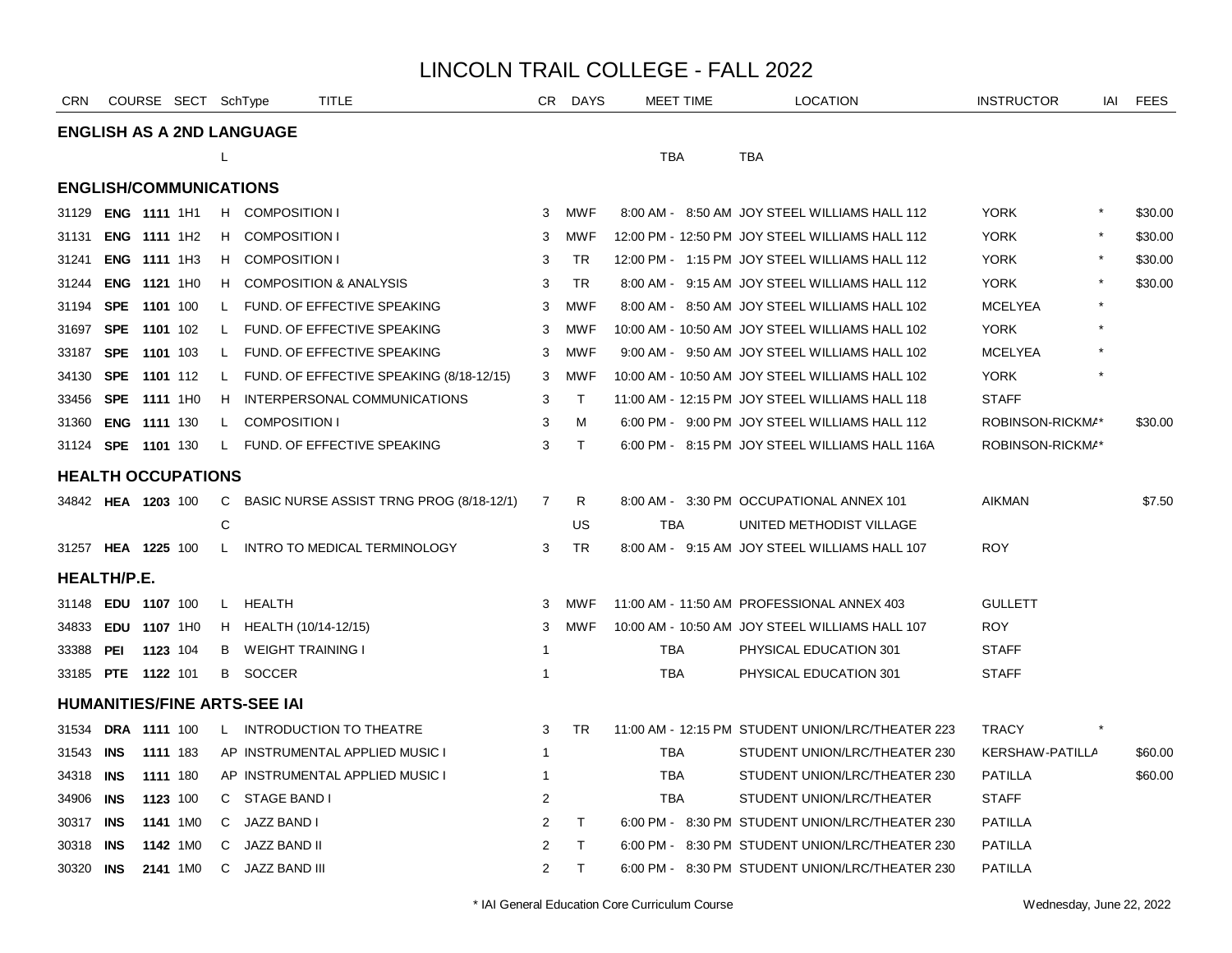| <b>CRN</b>         |                     |                     | COURSE SECT SchType |              |                                     | TITLE                            | CR.            | <b>DAYS</b> | MEET TIME  | <b>LOCATION</b>                                        | <b>INSTRUCTOR</b> | iai | FEES    |
|--------------------|---------------------|---------------------|---------------------|--------------|-------------------------------------|----------------------------------|----------------|-------------|------------|--------------------------------------------------------|-------------------|-----|---------|
|                    |                     |                     |                     |              | <b>HUMANITIES/FINE ARTS-SEE IAI</b> |                                  |                |             |            |                                                        |                   |     |         |
| 30321              | <b>INS</b>          |                     | 2142 1M0            |              | C JAZZ BAND IV                      |                                  | $\overline{2}$ | T           |            | 6:00 PM - 8:30 PM STUDENT UNION/LRC/THEATER 230        | <b>PATILLA</b>    |     |         |
| 34864              |                     | <b>JLM 1141</b> 100 |                     | B            |                                     | STUDENT PUBLICATIONS             | 2              |             | TBA        | TBA                                                    | <b>YORK</b>       |     |         |
| 31208              | <b>KEY 1111 180</b> |                     |                     |              |                                     | AP KEYBOARD APPLIED MUSIC I      | 1              |             | TBA        | STUDENT UNION/LRC/THEATER 228                          | <b>NEWLIN</b>     |     | \$60.00 |
| 31395              |                     | <b>KEY 1111 182</b> |                     |              |                                     | AP KEYBOARD APPLIED MUSIC I      |                |             | <b>TBA</b> | STUDENT UNION/LRC/THEATER 228                          | <b>HOECHERL</b>   |     | \$60.00 |
| 33571              |                     | <b>KEY 1111 181</b> |                     |              |                                     | AP KEYBOARD APPLIED MUSIC I      | 1              |             | <b>TBA</b> | TBA                                                    | <b>STAFF</b>      |     |         |
| 31396              | <b>KEY 1112 182</b> |                     |                     |              |                                     | AP KEYBOARD APPLIED MUSIC II     | 1              |             | <b>TBA</b> | STUDENT UNION/LRC/THEATER 228                          | <b>HOECHERL</b>   |     | \$60.00 |
| 31210 KEY 1113 180 |                     |                     |                     |              |                                     | AP KEYBOARD APPLIED MUSIC III    |                |             | <b>TBA</b> | STUDENT UNION/LRC/THEATER 228                          | <b>NEWLIN</b>     |     | \$60.00 |
| 31516              | <b>KEY 1113 183</b> |                     |                     |              |                                     | AP KEYBOARD APPLIED MUSIC III    | -1             |             | <b>TBA</b> | STUDENT UNION/LRC/THEATER 228                          | <b>STAFF</b>      |     |         |
| 33484              |                     | <b>KEY 1113 181</b> |                     |              |                                     | AP KEYBOARD APPLIED MUSIC III    | 1              |             | TBA        | STUDENT UNION/LRC/THEATER 228                          | <b>HOECHERL</b>   |     | \$60.00 |
| 31211              |                     | <b>KEY 1114 180</b> |                     |              |                                     | AP KEYBOARD APPLIED MUSIC IV     | -1             |             | TBA        | STUDENT UNION/LRC/THEATER 228                          | <b>NEWLIN</b>     |     | \$60.00 |
| 31398              |                     | <b>KEY 1114 182</b> |                     |              |                                     | AP KEYBOARD APPLIED MUSIC IV     |                |             | <b>TBA</b> | STUDENT UNION/LRC/THEATER 228                          | <b>HOECHERL</b>   |     | \$60.00 |
| 34404              |                     | KEY 2111 181        |                     |              |                                     | AP KEYBOARD APPLIED MUSIC V      |                |             | <b>TBA</b> | <b>TBA</b>                                             | <b>NEWLIN</b>     |     | \$60.00 |
| 32153              | <b>KEY 2112 180</b> |                     |                     |              |                                     | AP KEYBOARD APPLIED MUSIC VI     | -1             |             | <b>TBA</b> | STUDENT UNION/LRC/THEATER 228                          | <b>NEWLIN</b>     |     | \$60.00 |
| 33625              |                     | KEY 2114 180        |                     |              |                                     | AP KEYBOARD APPLIED MUSIC VIII   | 1              |             | TBA        | <b>TBA</b>                                             | <b>NEWLIN</b>     |     | \$60.00 |
| 34256              | LIT                 | 2171 100            |                     | $\mathsf{L}$ |                                     | <b>TOPICS IN LITERATURE</b>      | 1              | F           |            | 8:00 AM - 8:50 AM JOY STEEL WILLIAMS HALL 119          | <b>YORK</b>       |     |         |
| 31066              | <b>MUS 1101 100</b> |                     |                     | L            | <b>MUSIC APPRECIATION</b>           |                                  | 3              | <b>MWF</b>  |            | 10:00 AM - 10:50 AM STUDENT UNION/LRC/THEATER 259      | <b>PATILLA</b>    |     |         |
| 33403              |                     | MUS 1103 1H0        |                     |              |                                     | H MUSIC IN MULTICULTURAL AMERICA | 3              | <b>TR</b>   |            | 8:00 AM - 8:50 AM STUDENT UNION/LRC/THEATER 259        | <b>PATILLA</b>    |     |         |
| 34857              |                     | MUS 1104 102        |                     | L.           | <b>WORLD MUSIC</b>                  |                                  | 3              | TR          |            | 9:30 AM - 10:45 AM STUDENT UNION/LRC/THEATER 259       | <b>NEWLIN</b>     |     |         |
| 31073              |                     | <b>MUS 1121 100</b> |                     | C            |                                     | MUS THRY SGT SNG & EAR TNG I     |                | 4 MTWRF     |            | 12:00 PM - 12:50 PM STUDENT UNION/LRC/THEATER 220      | <b>PATILLA</b>    |     |         |
| 31083              |                     | MUS 2121 1H0        |                     | H.           |                                     | MUS THRY SGT SNG & EAR TNG III   | 4              | <b>MWF</b>  |            | 9:00 AM - 9:50 AM STUDENT UNION/LRC/THEATER 220        | <b>PATILLA</b>    |     |         |
| 30450              | <b>PHI</b>          | 2101 100            |                     | L.           |                                     | INTRODUCTION TO ETHICS           | 3              | <b>TR</b>   |            | 8:00 AM - 9:15 AM JOY STEEL WILLIAMS HALL 101          | <b>BOYCE</b>      |     |         |
| 34933              | PHI                 | 2101 101            |                     | L.           |                                     | INTRODUCTION TO ETHICS           | 3              | <b>MWF</b>  |            | 9:00 AM - 9:50 AM JOY STEEL WILLIAMS HALL 101          | <b>BOYCE</b>      |     |         |
| 30543              | <b>PHI</b>          | 2111 101            |                     | L.           |                                     | <b>INTRODUCTION TO LOGIC</b>     | 3              | <b>TR</b>   |            | 12:00 PM - 1:15 PM JOY STEEL WILLIAMS HALL 101         | <b>BOYCE</b>      |     |         |
| 31546              |                     | VOC 1111 184        |                     |              |                                     | AP VOCAL APPLIED MUSIC I         | 1              |             | <b>TBA</b> | STUDENT UNION/LRC/THEATER 228                          | <b>STAFF</b>      |     |         |
| 31520              |                     | VOC 1113 183        |                     |              |                                     | AP VOCAL APPLIED MUSIC III       |                |             | <b>TBA</b> | STUDENT UNION/LRC/THEATER 228                          | <b>STAFF</b>      |     |         |
| 34408              |                     | VOC 1113 181        |                     |              |                                     | AP VOCAL APPLIED MUSIC III       | -1             |             | TBA        | STUDENT UNION/LRC/THEATER                              | <b>STAFF</b>      |     |         |
| 31521              |                     | VOC 1114 183        |                     |              |                                     | AP VOCAL APPLIED MUSIC IV        |                |             | <b>TBA</b> | STUDENT UNION/LRC/THEATER 228                          | <b>STAFF</b>      |     |         |
| 31090              |                     | VOC 1121 1M0        |                     |              | C CHOIR I                           |                                  | 2              | <b>MWF</b>  |            | 11:00 AM - 11:50 AM STUDENT UNION/LRC/THEATER 223      | <b>PATILLA</b>    |     |         |
| 31091              |                     | VOC 1122 1M0        |                     | C            | <b>CHOIR II</b>                     |                                  | 2              | <b>MWF</b>  |            | 11:00 AM - 11:50 AM STUDENT UNION/LRC/THEATER 223      | <b>PATILLA</b>    |     |         |
| 31094              |                     | VOC 1151 1M0        |                     | C            | <b>COMMUNITY CHOIR I</b>            |                                  | 2              | м           |            | 6:00 PM - 8:30 PM ROBINSON UNITED METHODIST CHUR STAFF |                   |     |         |
| 31097              |                     | VOC 1152 1M0        |                     | C            | <b>COMMUNITY CHOIR II</b>           |                                  | 2              | M           |            | 6:00 PM - 8:30 PM ROBINSON UNITED METHODIST CHUR STAFF |                   |     |         |
| 34406 VOC 2111 181 |                     |                     |                     |              |                                     | AP VOCAL APPLIED MUSIC V         | $\mathbf{1}$   |             | TBA        | TBA                                                    | <b>STAFF</b>      |     |         |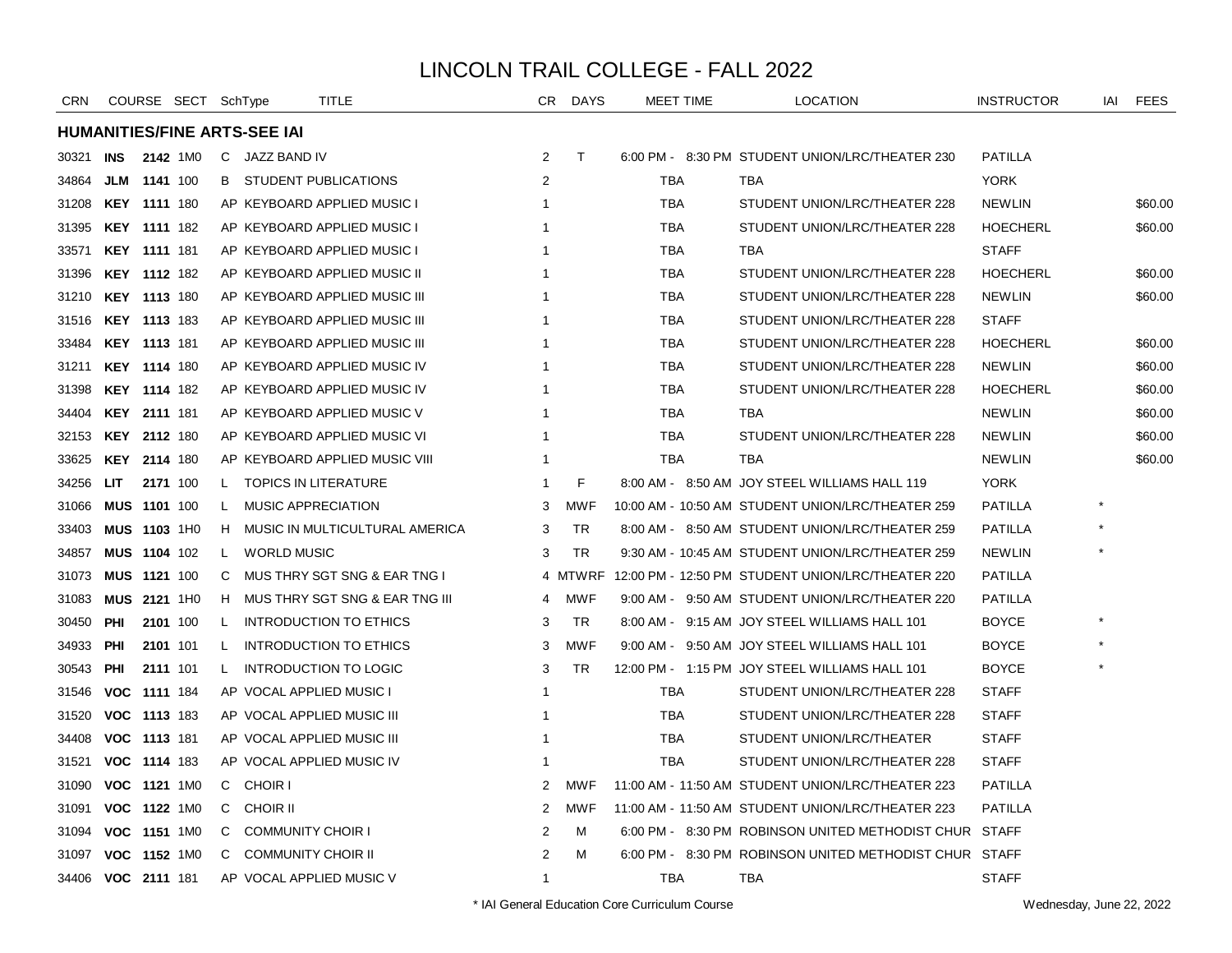| <b>CRN</b>       |                           |          | COURSE SECT SchType |              |                                     | TITLE                             | CR.            | <b>DAYS</b> | <b>MEET TIME</b>      | <b>LOCATION</b>                                        | <b>INSTRUCTOR</b> | iai | FEES     |
|------------------|---------------------------|----------|---------------------|--------------|-------------------------------------|-----------------------------------|----------------|-------------|-----------------------|--------------------------------------------------------|-------------------|-----|----------|
|                  |                           |          |                     |              | <b>HUMANITIES/FINE ARTS-SEE IAI</b> |                                   |                |             |                       |                                                        |                   |     |          |
| 34083            | VOC 2116 180              |          |                     |              |                                     | AP VOCAL APPLIED MUSIC X          | $\mathbf 1$    |             | TBA                   | STUDENT UNION/LRC/THEATER 228                          | <b>STAFF</b>      |     |          |
| 34313            | VOC 2117 180              |          |                     |              |                                     | AP VOCAL APPLIED MUSIC XI         | -1             |             | TBA                   | STUDENT UNION/LRC/THEATER 228                          | <b>STAFF</b>      |     |          |
| 34907            | VOC 2118 180              |          |                     |              |                                     | AP VOCAL APPLIED MUSIC XII        | -1             |             | <b>TBA</b>            | <b>TBA</b>                                             | <b>STAFF</b>      |     | \$60.00  |
| 31098            | VOC 2121 1M0              |          |                     |              | C CHOIR III                         |                                   | 2              | <b>MWF</b>  |                       | 11:00 AM - 11:50 AM STUDENT UNION/LRC/THEATER 223      | <b>PATILLA</b>    |     |          |
| 31100            | VOC 2122 1M0              |          |                     | C.           | <b>CHOIR IV</b>                     |                                   | 2              | <b>MWF</b>  |                       | 11:00 AM - 11:50 AM STUDENT UNION/LRC/THEATER 223      | <b>PATILLA</b>    |     |          |
| 31101            | VOC 2151 1M0              |          |                     | C.           | <b>COMMUNITY CHOIR III</b>          |                                   | 2              | м           |                       | 6:00 PM - 8:30 PM ROBINSON UNITED METHODIST CHUR STAFF |                   |     |          |
|                  | 31103 VOC 2152 1M0        |          |                     | C.           | <b>COMMUNITY CHOIR IV</b>           |                                   | 2              | м           |                       | 6:00 PM - 8:30 PM ROBINSON UNITED METHODIST CHUR STAFF |                   |     |          |
|                  |                           |          |                     |              | <b>MANUFACTURING/MACHINING</b>      |                                   |                |             |                       |                                                        |                   |     |          |
| 33968 IND        |                           | 1205 150 |                     | $\mathbf{I}$ |                                     | MANUFACTURING OBSERVATION         | 4              |             | <b>TBA</b>            | <b>TBA</b>                                             | <b>YORK</b>       |     |          |
| 30316 <b>PTT</b> |                           | 1201 100 |                     | C            |                                     | PROCESS TECH INSTRUMENTATION      | 4              | MWF         |                       | 12:30 PM - 2:20 PM JOY STEEL WILLIAMS HALL 113         | <b>LINDLEY</b>    |     |          |
| 31336            | PTT                       | 1204 100 |                     | L.           |                                     | PTECH SAFETY & THE ENVIRONMENT    | 3              | <b>TR</b>   |                       | 9:30 AM - 10:45 AM JOY STEEL WILLIAMS HALL 113         | LINDLEY           |     |          |
| 31358            | <b>PTT</b>                | 2206 100 |                     | C            | PTECH SYSTEMS                       |                                   | 4              | <b>MWF</b>  |                       | 10:00 AM - 11:50 AM JOY STEEL WILLIAMS HALL 113        | <b>LINDLEY</b>    |     |          |
| 31450            | <b>PTT</b>                | 2208 100 |                     | C            |                                     | PROCESS TROUBLESHOOTING           | 4              | <b>TR</b>   |                       | 1:00 PM - 2:30 PM JOY STEEL WILLIAMS HALL 113          | <b>LINDLEY</b>    |     |          |
|                  | 31359 PTT 2298 100        |          |                     | L.           |                                     | TOPICS/ PROCESS TECH FIELD OBS    | 2              |             | <b>TBA</b>            | JOY STEEL WILLIAMS HALL 113                            | <b>LINDLEY</b>    |     |          |
|                  | <b>MATHEMATICS</b>        |          |                     |              |                                     |                                   |                |             |                       |                                                        |                   |     |          |
| 31464            | MTH 1102 100              |          |                     | L.           | <b>COLLEGE ALGEBRA</b>              |                                   | $\overline{4}$ | <b>MWF</b>  |                       | 1:00 PM - 2:15 PM JOY STEEL WILLIAMS HALL 108          | <b>RANDOLPH</b>   |     | \$40.00  |
| 32985            | MTH 1104 100              |          |                     | L.           |                                     | <b>QUANTITATIVE REASONING</b>     | 3              | <b>MWF</b>  |                       | 9:00 AM - 9:50 AM STUDENT UNION/LRC/THEATER 209A       | <b>RANDOLPH</b>   |     | \$30.00  |
| 31332            | MTH 1131 101              |          |                     | L            |                                     | <b>INTRODUCTION TO STATISTICS</b> | 3              | <b>MWF</b>  |                       | 11:00 AM - 11:50 AM JOY STEEL WILLIAMS HALL 108        | <b>SCHUCKER</b>   |     | \$30.00  |
| 31329            | <b>MTH 1151 100</b>       |          |                     | L.           | <b>FINITE MATHEMATICS</b>           |                                   | 3              | <b>MWF</b>  |                       | 10:00 AM - 10:50 AM STUDENT UNION/LRC/THEATER 209A     | <b>RANDOLPH</b>   |     |          |
| 31327            | MTH 1171 100              |          |                     | L.           |                                     | CALC. & ANALYTIC GEOMETRY I       | 5              | <b>TWRF</b> |                       | 8:00 AM - 9:15 AM JOY STEEL WILLIAMS HALL 108          | SCHUCKER          |     | \$50.00  |
| 33929            | MTH 1201 1H1              |          |                     | H.           |                                     | <b>TECHNICAL MATHEMATICS</b>      | 4              | <b>TR</b>   |                       | 8:00 AM - 9:15 AM JOY STEEL WILLIAMS HALL 113          | <b>MATTHEWS</b>   |     |          |
| 31284            | <b>PRE 0420 100</b>       |          |                     | L            |                                     | <b>INTERMEDIATE ALGEBRA</b>       | 4              | <b>MW</b>   |                       | 11:00 AM - 12:15 PM STUDENT UNION/LRC/THEATER 209A     | <b>RANDOLPH</b>   |     |          |
|                  |                           |          |                     | L            |                                     |                                   |                | F           |                       | 11:00 AM - 11:50 AM STUDENT UNION/LRC/THEATER 209A     |                   |     |          |
| <b>NURSING</b>   |                           |          |                     |              |                                     |                                   |                |             |                       |                                                        |                   |     |          |
|                  | 30104 NUR 1200 510        |          |                     | L.           | MATH FOR NURSING                    |                                   | 3              | м           |                       | 2:00 PM - 3:15 PM JOY STEEL WILLIAMS HALL 110          | <b>WILLIAMS</b>   |     |          |
|                  |                           |          |                     | L            |                                     |                                   |                | W           |                       | 2:00 PM - 3:15 PM JOY STEEL WILLIAMS HALL 110          |                   |     |          |
|                  | 30097 <b>NUR 1201</b> 510 |          |                     | C.           | <b>NURSING I</b>                    |                                   | 10             | м           |                       | 9:00 AM - 12:00 PM JOY STEEL WILLIAMS HALL 104         | <b>WILLIAMS</b>   |     | \$875.40 |
|                  |                           |          |                     | С            |                                     |                                   |                | R.          | 8:00 AM - 4:00 PM TBA |                                                        |                   |     |          |
|                  |                           |          |                     | C            |                                     |                                   |                | F.          | 8:00 AM - 4:00 PM TBA |                                                        |                   |     |          |
|                  |                           |          |                     | C            |                                     |                                   |                | <b>TW</b>   |                       | 10:00 AM - 12:00 PM JOY STEEL WILLIAMS HALL 104        |                   |     |          |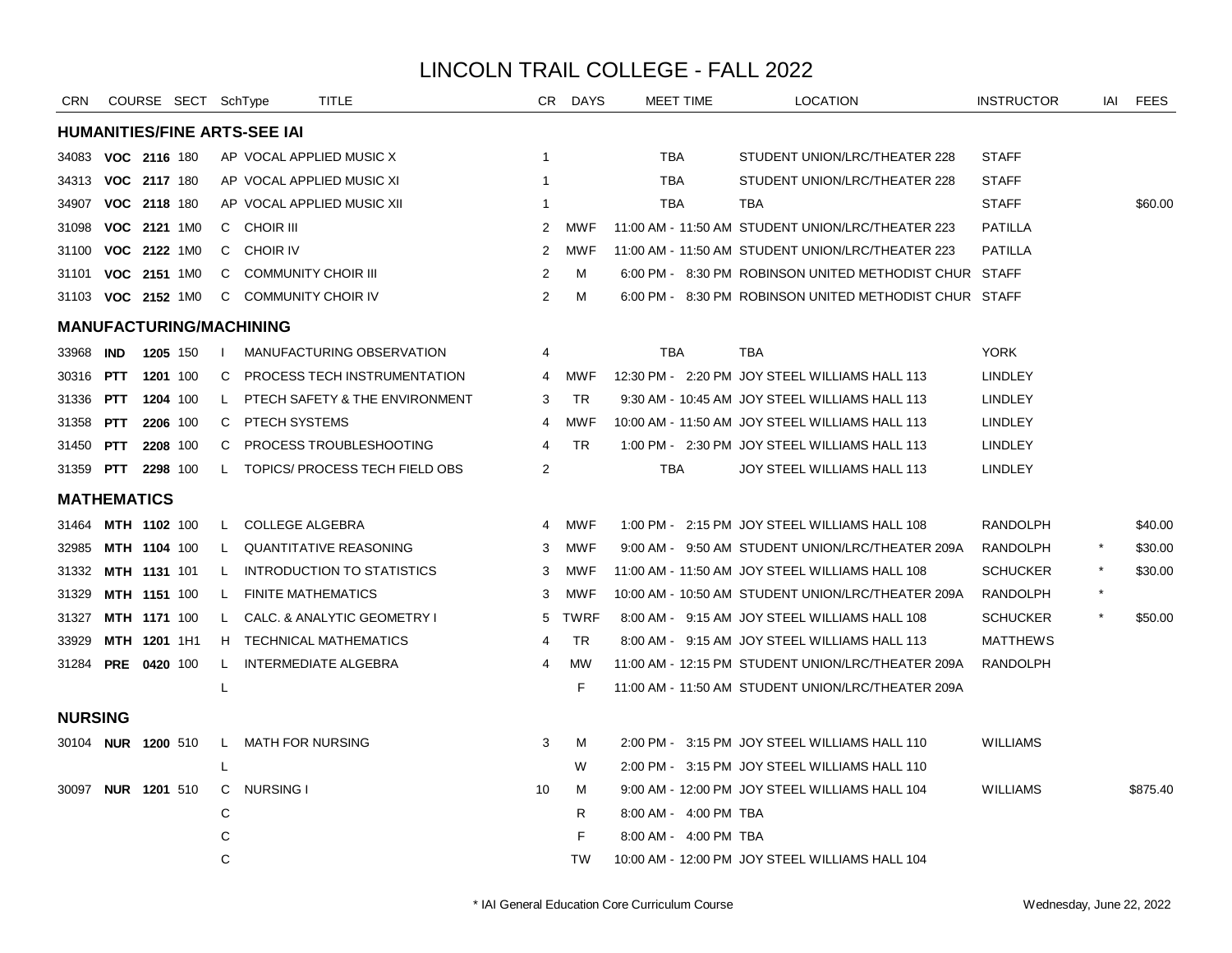| <b>CRN</b>                |                     | COURSE SECT SchType |    |                    | <b>TITLE</b>                                 |                         | CR DAYS   |            | MEET TIME              | <b>LOCATION</b>                                 | <b>INSTRUCTOR</b> | IAI FEES |
|---------------------------|---------------------|---------------------|----|--------------------|----------------------------------------------|-------------------------|-----------|------------|------------------------|-------------------------------------------------|-------------------|----------|
| <b>NURSING</b>            |                     |                     |    |                    |                                              |                         |           |            |                        |                                                 |                   |          |
| 30098                     | <b>NUR 1201 511</b> |                     |    | C NURSING I        |                                              | 10                      | м         |            |                        | 9:00 AM - 12:00 PM JOY STEEL WILLIAMS HALL 104  | <b>WILLIAMS</b>   | \$875.40 |
| 30098                     | <b>NUR 1201 511</b> |                     | C  | NURSING I          |                                              | 10                      | F.        |            | 8:00 AM - 4:00 PM TBA  |                                                 | <b>WILLIAMS</b>   | \$875.40 |
|                           |                     |                     | C  |                    |                                              |                         | R         |            |                        | 8:00 AM - 4:00 PM JOY STEEL WILLIAMS HALL 104   |                   |          |
|                           |                     |                     | C  |                    |                                              |                         | <b>TW</b> |            |                        | 10:00 AM - 12:00 PM JOY STEEL WILLIAMS HALL 104 |                   |          |
| 30099                     | <b>NUR 1201 512</b> |                     | C  | NURSING I          |                                              | 10                      | M         |            |                        | 9:00 AM - 12:00 PM JOY STEEL WILLIAMS HALL 104  | WILLIAMS          | \$875.40 |
|                           |                     |                     | С  |                    |                                              |                         | R         |            |                        | 8:00 AM - 4:00 PM JOY STEEL WILLIAMS HALL 104   |                   |          |
| 30099                     | <b>NUR 1201 512</b> |                     | C  | <b>NURSING I</b>   |                                              | 10                      | F         |            | 8:00 AM - 4:00 PM TBA  |                                                 | <b>WILLIAMS</b>   | \$875.40 |
|                           |                     |                     | C  |                    |                                              |                         | <b>TW</b> |            |                        | 10:00 AM - 12:00 PM JOY STEEL WILLIAMS HALL 104 |                   |          |
| 30107                     | <b>NUR 1208 510</b> |                     | L. |                    | INDEPENDENT STUDY IN NURSING                 | $\overline{\mathbf{1}}$ |           | TBA        |                        | JOY STEEL WILLIAMS HALL 110                     | <b>JENKINS</b>    |          |
| 34834                     | <b>NUR 1210 1H0</b> |                     | H. |                    | NURSING STRATEGIES FOR SUCCESS (8/9-8/1      | 2                       | T.        |            | 9:00 AM - 12:00 PM TBA |                                                 | <b>WILLIAMS</b>   |          |
|                           |                     |                     | н  |                    |                                              |                         | T.        |            | 1:00 PM - 3:00 PM TBA  |                                                 |                   |          |
| 30100                     | <b>NUR 2201 510</b> |                     | C. | <b>NURSING III</b> |                                              | 10                      | M         |            |                        | 9:00 AM - 12:00 PM JOY STEEL WILLIAMS HALL 110  | <b>WILLIAMS</b>   | \$226.40 |
|                           |                     |                     | C  |                    |                                              |                         | W         |            |                        | 10:00 AM - 12:00 PM JOY STEEL WILLIAMS HALL 110 |                   |          |
|                           |                     |                     | С  |                    |                                              |                         | м         |            |                        | 1:00 PM - 2:00 PM JOY STEEL WILLIAMS HALL 110   |                   |          |
|                           |                     |                     | C  |                    |                                              |                         | W         |            |                        | 1:00 PM - 2:00 PM JOY STEEL WILLIAMS HALL 110   |                   |          |
|                           |                     |                     | C  |                    |                                              |                         | <b>RF</b> |            |                        | 8:00 AM - 4:00 PM JOY STEEL WILLIAMS HALL 110   |                   |          |
| 30101 <b>NUR 2201</b> 511 |                     |                     | C  | <b>NURSING III</b> |                                              | 10                      | M         |            |                        | 9:00 AM - 12:00 PM JOY STEEL WILLIAMS HALL 110  | <b>WILLIAMS</b>   | \$226.40 |
|                           |                     |                     | С  |                    |                                              |                         | W         |            |                        | 10:00 AM - 12:00 PM JOY STEEL WILLIAMS HALL 110 |                   |          |
|                           |                     |                     | С  |                    |                                              |                         | RF        |            |                        | 8:00 AM - 4:00 PM JOY STEEL WILLIAMS HALL 110   |                   |          |
|                           |                     |                     | С  |                    |                                              |                         | м         |            |                        | 1:00 PM - 2:00 PM JOY STEEL WILLIAMS HALL 110   |                   |          |
|                           |                     |                     | C  |                    |                                              |                         | W         |            |                        | 1:00 PM - 2:00 PM JOY STEEL WILLIAMS HALL 110   |                   |          |
| 30102 <b>NUR 2201</b> 512 |                     |                     | C. | <b>NURSING III</b> |                                              | 10                      | M         |            |                        | 9:00 AM - 12:00 PM JOY STEEL WILLIAMS HALL 110  | <b>WILLIAMS</b>   | \$226.40 |
|                           |                     |                     | С  |                    |                                              |                         | <b>RF</b> |            | 8:00 AM - 4:00 PM TBA  |                                                 |                   |          |
|                           |                     |                     | C  |                    |                                              |                         | м         |            |                        | 1:00 PM - 2:00 PM JOY STEEL WILLIAMS HALL 110   |                   |          |
|                           |                     |                     | C  |                    |                                              |                         | W         |            |                        | 1:00 PM - 2:00 PM JOY STEEL WILLIAMS HALL 110   |                   |          |
|                           |                     |                     | C  |                    |                                              |                         | W         |            |                        | 9:00 AM - 12:00 PM JOY STEEL WILLIAMS HALL 110  |                   |          |
| 30108                     | <b>NUR 2208 510</b> |                     | L  |                    | INDEPENDENT STUDY/NURSING II                 | $\overline{1}$          |           | TBA        |                        | JOY STEEL WILLIAMS HALL 110                     | <b>JENKINS</b>    |          |
| 30105 <b>NUR 2211</b> 510 |                     |                     | L. |                    | NURSING PHARMACOLOGY ii                      | 2                       |           | <b>TBA</b> |                        | JOY STEEL WILLIAMS HALL 103                     | <b>GULLETT</b>    |          |
| 30103 <b>NUR 2298</b> 510 |                     |                     |    |                    | L TOPICS/ISSUES IN NURSING                   | -1                      |           | <b>TBA</b> |                        | JOY STEEL WILLIAMS HALL 110                     | <b>WILLIAMS</b>   |          |
| <b>ONLINE</b>             |                     |                     |    |                    |                                              |                         |           |            |                        |                                                 |                   |          |
|                           |                     |                     |    |                    | 34036 ABE 0710 4W0 W ADULT BASIC EDUCATION I | 4                       |           | <b>TBA</b> |                        | <b>TBA</b>                                      | <b>DRAPER</b>     |          |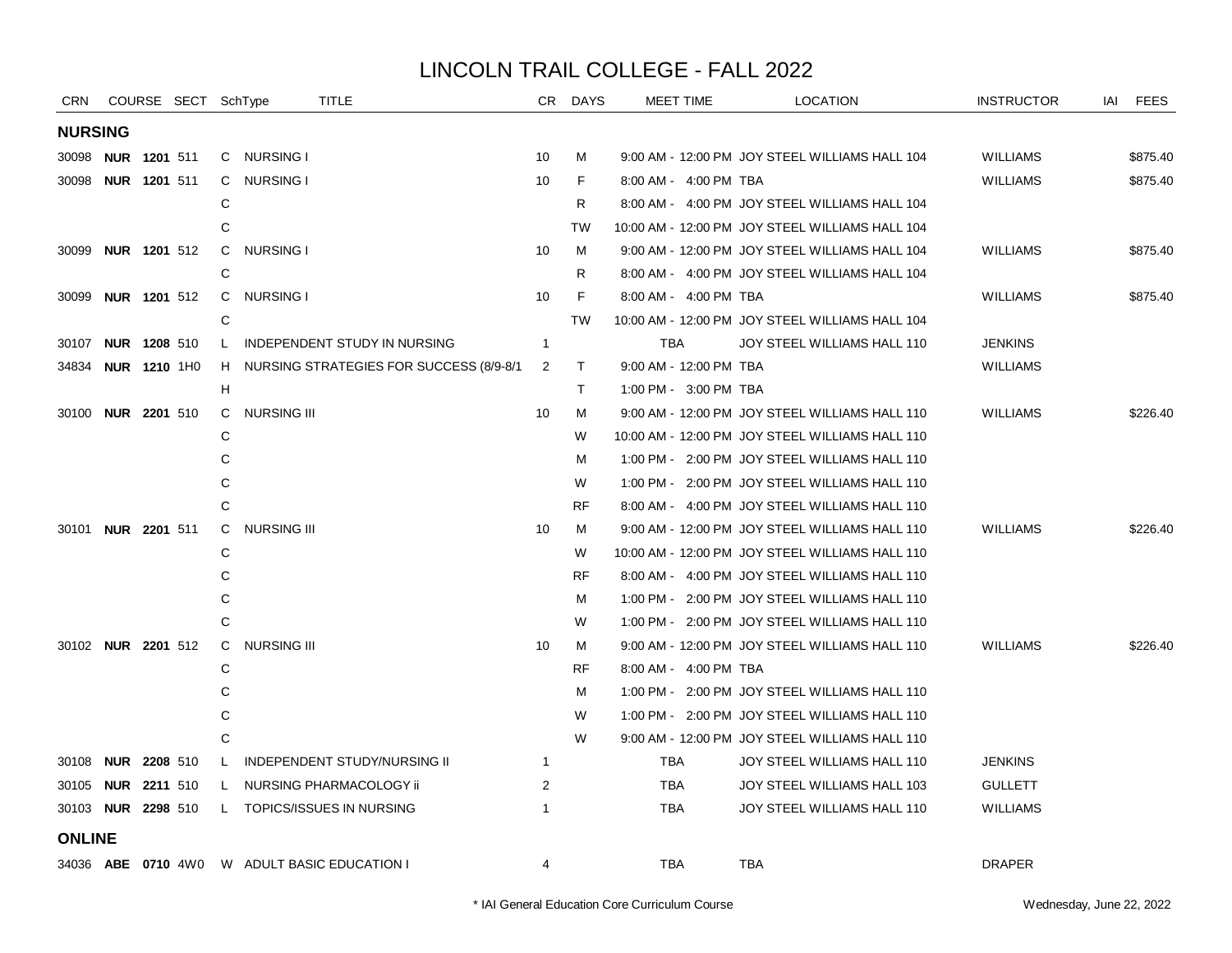| CRN           |                     | COURSE SECT SchType |    | TITLE                                           | CR.            | <b>DAYS</b> | MEET TIME  |            | <b>LOCATION</b> | <b>INSTRUCTOR</b> | iai | <b>FEES</b> |
|---------------|---------------------|---------------------|----|-------------------------------------------------|----------------|-------------|------------|------------|-----------------|-------------------|-----|-------------|
| <b>ONLINE</b> |                     |                     |    |                                                 |                |             |            |            |                 |                   |     |             |
| 34037         | ABE                 | 0710 4W1            |    | W ADULT BASIC EDUCATION I (10/14-12/15)         | 2              |             | TBA        | TBA        |                 | <b>DRAPER</b>     |     |             |
| 34294         | ABE 0742 4W0        |                     |    | W ABE CAREER PATHWAYS BRIDGE                    | 1              |             | TBA        | TBA        |                 | <b>DRAPER</b>     |     |             |
| 31387         | ACC 1101 1W0        |                     |    | W APPLIED ACCOUNTING                            | 4              |             | <b>TBA</b> | <b>TBA</b> |                 | MAYHALL           |     |             |
| 30650         | <b>ACC</b>          | 1202 200            |    | W QUICKBOOKS I (8/18-10/13)                     | 2              |             | <b>TBA</b> | <b>TBA</b> |                 | <b>KENDALL</b>    |     |             |
| 30651         | <b>ACC</b>          | 1203 200            | W. | QUICKBOOKS II (10/14-12/15)                     | 2              |             | TBA        | TBA        |                 | KENDALL           |     |             |
| 30662         | ACC 2101 201        |                     |    | W FINANCIAL ACCOUNTING                          | $\overline{4}$ |             | <b>TBA</b> | <b>TBA</b> |                 | <b>URFER</b>      |     |             |
| 30669         | ACC 2102 200        |                     | W  | MANAGERIAL ACCOUNTING                           | 4              |             | <b>TBA</b> | <b>TBA</b> |                 | <b>URFER</b>      |     |             |
| 30676         | ACC 2121 200        |                     |    | W COST ACCOUNTING                               | 3              |             | TBA        | <b>TBA</b> |                 | KENDALL           |     |             |
| 30682         | ACC 2241 200        |                     |    | W FEDERAL TAX ACCOUNTING                        | 3              |             | TBA        | TBA        |                 | <b>URFER</b>      |     |             |
| 30136         | <b>ART 1113 3W0</b> |                     | W. | <b>INTRODUCTION TO DRAWING</b>                  | 3              |             | <b>TBA</b> | <b>TBA</b> |                 | <b>CONN</b>       |     |             |
| 31287         | <b>ART 1141 1W0</b> |                     | W  | <b>CINEMA APPRECIATION</b>                      | 3              |             | TBA        | TBA        |                 | <b>WHITE</b>      |     |             |
| 30137         | <b>ART 1181 3W0</b> |                     |    | W ART HISTORY I                                 | 3              |             | TBA        | <b>TBA</b> |                 | <b>CONN</b>       |     |             |
| 31105         | ART 2101 1W0        |                     |    | W UNDERSTANDING ART                             | 3              |             | TBA        | TBA        |                 | <b>COMPTON</b>    |     |             |
| 34735         | <b>ART</b>          | 2191 201            |    | W GLOBAL ART HISTORY                            | 3              |             | <b>TBA</b> | <b>TBA</b> |                 | SANDY             |     |             |
| 34035         | <b>ASE</b>          | 0803 4W1            |    | W GED TEST PREPARATION I (10/14-12/15)          | 2              |             | <b>TBA</b> | <b>TBA</b> |                 | <b>DRAPER</b>     |     |             |
| 30820         | <b>BMG 1202 200</b> |                     |    | W BUSINESS MATH                                 | 4              |             | TBA        | TBA        |                 | <b>CUTRIGHT</b>   |     |             |
| 30056         | <b>BMG 2103 3W0</b> |                     |    | W BUSINESS STATISTICS                           | 3              |             | TBA        | TBA        |                 | <b>BROWN</b>      |     |             |
| 34712         | <b>BOC 1201 200</b> |                     |    | W BEGINNING KEYBOARDING                         | $\overline{2}$ |             | <b>TBA</b> | <b>TBA</b> |                 | SWINSON           |     |             |
| 31144         | <b>BOC 2210 1W0</b> |                     |    | W OFFICE SEMINAR I                              | -1             |             | TBA        | <b>TBA</b> |                 | <b>GULLETT</b>    |     |             |
| 30824         | <b>BOC</b>          | 2216 200            | W. | ELECTRONIC RECORDS MANAGEMENT                   | 3              |             | TBA        | TBA        |                 | <b>BENNETT</b>    |     |             |
| 33072         | <b>BOC</b>          | <b>2262</b> 200     |    | W MEDICAL OFFICE PROCEDURES                     | 4              |             | TBA        | TBA        |                 | <b>BENNETT</b>    |     |             |
| 33073         | <b>BOC 2268 200</b> |                     |    | W MEDICAL OFFICE SEMINAR I                      | 1              |             | <b>TBA</b> | <b>TBA</b> |                 | MAYHALL           |     |             |
| 30338         | <b>BUS 1101 4W0</b> |                     |    | W INTRODUCTION TO BUSINESS                      | 3              |             | TBA        | <b>TBA</b> |                 | <b>RESOR</b>      |     |             |
| 33334         | <b>BUS</b>          | 1101 410            |    | W INTRODUCTION TO BUSINESS (8/18-12/15)         | 3              |             | TBA        | TBA        |                 | <b>RESOR</b>      |     |             |
| 30827         | <b>BUS</b>          | 2101 201            | W. | <b>BUSINESS LAW 1</b>                           | 3              |             | <b>TBA</b> | <b>TBA</b> |                 | <b>URFER</b>      |     |             |
| 30339         | <b>BUS</b>          | 2201 4W0            | W. | PRINCIPLES OF MANAGEMENT                        | 3              |             | <b>TBA</b> | <b>TBA</b> |                 | <b>BLACK</b>      |     |             |
| 30828         | <b>BUS</b>          | 2205 200            |    | W LEGAL & ETHICAL HR ISSUES                     | 3              |             | TBA        | <b>TBA</b> |                 | <b>BUERSTER</b>   |     |             |
| 34068         | CHM 1115 3W0        |                     |    | W CHEMISTRY AND SOCIETY                         | 4              |             | TBA        | TBA        |                 | <b>BRUCK</b>      |     |             |
| 30065         | CHM 1120 3W0        |                     |    | W INTRODUCTORY CHEMISTRY                        | 5              |             | <b>TBA</b> | <b>TBA</b> |                 | <b>BRUCK</b>      |     |             |
| 34730         | <b>CIS</b>          | 1104 200            |    | W INTRO LEARNING SERVICES ONLINE (7/18-9/9) 0.5 |                |             | TBA        | <b>TBA</b> |                 | <b>BENNETT</b>    |     |             |
| 34731         | <b>CIS</b>          | 1104 201            | W. | INTRO LEARNING SERVICES ONLINE (10/3-11/3 0.5   |                |             | TBA        | <b>TBA</b> |                 | <b>BENNETT</b>    |     |             |
| 30896         | <b>CIS</b>          | 1209 200            |    | W OUTLOOK                                       | 2              |             | TBA        | <b>TBA</b> |                 | <b>BENNETT</b>    |     |             |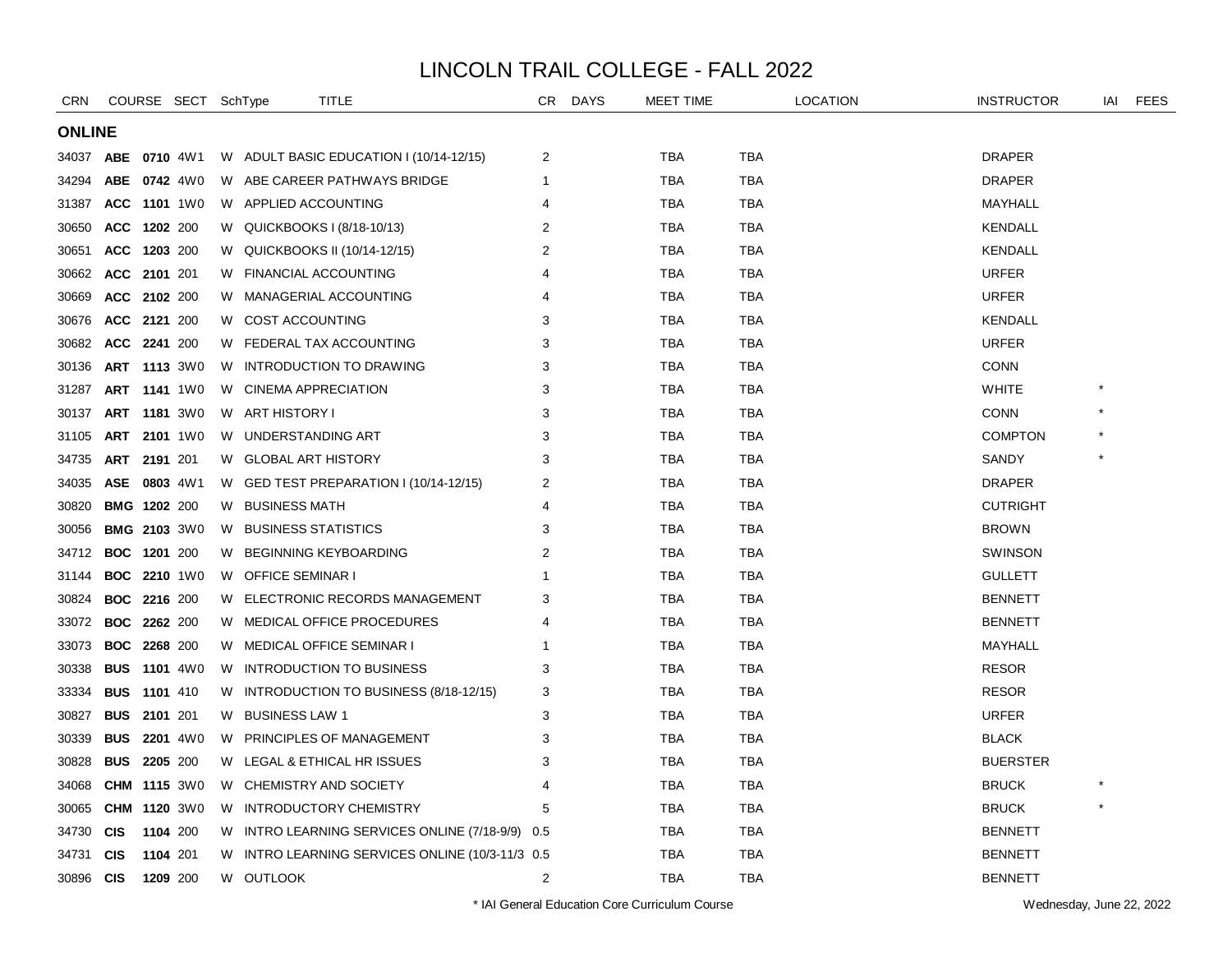| <b>CRN</b>    |                     |          | COURSE SECT SchType |    | TITLE                              |                                               | CR.                        | <b>DAYS</b> | <b>MEET TIME</b> |            | <b>LOCATION</b>                                 | <b>INSTRUCTOR</b> | IAI | <b>FEES</b> |
|---------------|---------------------|----------|---------------------|----|------------------------------------|-----------------------------------------------|----------------------------|-------------|------------------|------------|-------------------------------------------------|-------------------|-----|-------------|
| <b>ONLINE</b> |                     |          |                     |    |                                    |                                               |                            |             |                  |            |                                                 |                   |     |             |
| 30897         | <b>CIS</b>          |          | 1278 200            |    | W SPREADSHEET                      |                                               | 3                          |             | TBA              | TBA        |                                                 | <b>BENNETT</b>    |     |             |
| 30898         | <b>CIS</b>          |          | 1286 200            |    | W DATABASE                         |                                               | 3                          |             | TBA              | TBA        |                                                 | <b>BENNETT</b>    |     |             |
| 34848         | <b>CSM 1201 1W0</b> |          |                     |    |                                    | W FOUNDATION OF CUSTOMER SERVICE (8/18-9/     | $\overline{2}$             |             | TBA              | TBA        |                                                 | <b>RAYCRAFT</b>   |     |             |
| 34849         |                     |          | CSM 1202 1W0        |    |                                    | W ORG. FOR EXCEPTIONAL CUS. SVC. (9/12-10/2)  | - 1                        |             | <b>TBA</b>       | <b>TBA</b> |                                                 | <b>RAYCRAFT</b>   |     |             |
| 34850         |                     |          | CSM 1203 1W0        |    |                                    | W COMM. FOR EXCEPTIONAL CUS. SVC (10/3-10/2 1 |                            |             | <b>TBA</b>       | <b>TBA</b> |                                                 | <b>RAYCRAFT</b>   |     |             |
| 34851         |                     |          | <b>CSM 1204 1W0</b> |    |                                    | W EVALUATING CUST. SVC. & GROWTH (10/24-11    | $\overline{\phantom{0}}$ 1 |             | TBA              | TBA        |                                                 | <b>STAPLES</b>    |     |             |
| 30909         | <b>DAP</b>          | 1201 202 |                     | W  | <b>BUSINESS COMPUTER SYSTEMS</b>   |                                               | 3                          |             | TBA              | <b>TBA</b> |                                                 | <b>BENNETT</b>    |     |             |
| 30910         | <b>DAP</b>          | 1236 200 |                     |    | W KEYBOARDING ESSENTIALS           |                                               | 3                          |             | TBA              | TBA        |                                                 | <b>SWINSON</b>    |     |             |
| 30911         | <b>DAP</b>          | 2202 200 |                     |    | W WORD PROCESSING I                |                                               | 3                          |             | <b>TBA</b>       | <b>TBA</b> |                                                 | MAYHALL           |     |             |
| 30507         | <b>ECD</b>          |          | <b>1101</b> 3W0     | W. | INTRO TO EARLY CHILDHOOD ED        |                                               | 3                          |             | <b>TBA</b>       | <b>TBA</b> |                                                 | <b>CADWALADER</b> |     |             |
| 30509         | <b>ECD</b>          |          | <b>1202</b> 3W0     | W  | CHILDHOOD TEACHING TECH I          |                                               | 4                          |             | <b>TBA</b>       | TBA        |                                                 | WAGGONER          |     |             |
| 30511         | ECD                 |          | <b>1203</b> 3W0     |    | W HEALTH AND SAFETY OF CHILDREN    |                                               | 3                          |             | TBA              | TBA        |                                                 | WAGGONER          |     |             |
| 34312         | <b>ECD</b>          |          | <b>1223</b> 3W0     |    | W GROWTH/DEVELOPMENT OF CHILDREN   |                                               | 3                          |             | TBA              | TBA        |                                                 | WAGGONER          |     |             |
| 33835         | <b>ECD</b>          |          | <b>1253</b> 3W0     |    | W COMMON CHILDHOOD ILLNESSES       |                                               | -1                         |             | TBA              | TBA        |                                                 | WAGGONER          |     |             |
| 30514         | <b>ECD</b>          |          | <b>2201</b> 3W0     |    | W ADM CHILDHOOD FACILITIES         |                                               | 4                          |             | <b>TBA</b>       | TBA        |                                                 | CADWALADER        |     |             |
| 30595         | <b>ECN 1101 3W0</b> |          |                     | W  | INTRODUCTION TO ECONOMICS          |                                               | 3                          |             | <b>TBA</b>       | <b>TBA</b> |                                                 | <b>MCMURRAY</b>   |     |             |
| 34109         |                     |          | <b>ECN 2101 1W0</b> | W  | PRINCIPLES OF MACROECONOMICS       |                                               | 3                          |             | TBA              | TBA        |                                                 | MAYHALL           |     |             |
| 30942         | ECN 2102 201        |          |                     |    | W PRINCIPLES OF MICROECONOMICS     |                                               | 3                          |             | TBA              | TBA        |                                                 | <b>KENDALL</b>    |     |             |
| 30943         | EDU 1101 200        |          |                     |    | W CULTURAL DIVERSITY               |                                               | 3                          |             | TBA              | TBA        |                                                 | <b>SWINSON</b>    |     |             |
| 32933         | EDU 1102 3W0        |          |                     | W  | BASIC ACT FOR ELEM/SEC SCHOOLS     |                                               | 3                          |             | <b>TBA</b>       | <b>TBA</b> |                                                 | CADWALADER        |     |             |
| 32965         | EDU 1107 4W0        |          |                     |    | W HEALTH                           |                                               | 3                          |             | <b>TBA</b>       | <b>TBA</b> |                                                 | <b>FIEBER</b>     |     |             |
| 34246         | EDU 1107 410        |          |                     |    | W HEALTH (8/18-12/15)              |                                               | 3                          |             | TBA              | TBA        |                                                 | <b>FIEBER</b>     |     |             |
| 33922         | EDU 1116 200        |          |                     |    | W INTRODUCTION TO TEACHING         |                                               | 3                          |             | TBA              | TBA        |                                                 | <b>WILLIAMS</b>   |     |             |
| 31343         | EDU 1198 208        |          |                     |    | W PATHWAYS TO SUCCESS              |                                               | 2                          |             | TBA              | <b>TBA</b> |                                                 | <b>BIGARD</b>     |     |             |
| 31720         | EDU 1198 1W0        |          |                     |    | W PATHWAYS TO SUCCESS (8/18-10/13) |                                               | 1                          |             | TBA              | TBA        |                                                 | <b>BROWNING</b>   |     |             |
| 33102         | EDU 1198 3W0        |          |                     |    | W PATHWAYS TO SUCCESS              |                                               | $\overline{2}$             |             | <b>TBA</b>       | <b>TBA</b> |                                                 | <b>DUNKEL</b>     |     |             |
| 34791         | EDU 1198 1H1        |          |                     | H. | PATHWAYS TO SUCCESS (8/18-10/13)   |                                               | -1                         | <b>MW</b>   |                  |            | 1:00 PM - 1:50 PM STUDENT UNION/LRC/THEATER 223 | <b>BROWNING</b>   |     |             |
| 34817         | EDU 1600 4W0        |          |                     | W  |                                    | BASIC PEDAGOGICAL PRACTICES (8/25-10/20)      | $\overline{1}$             |             | <b>TBA</b>       | TBA        |                                                 | AMBROSE           |     |             |
| 34818         | EDU 1600 4W1        |          |                     |    |                                    | W BASIC PEDAGOGICAL PRACTICES (10/19-12/14)   | - 1                        |             | TBA              | <b>TBA</b> |                                                 | AMBROSE           |     |             |
| 34819         | EDU 1605 4W0        |          |                     |    |                                    | W ADVANCED PEDAGOGICAL PRACTICES (8/25-1      | $\overline{\mathbf{1}}$    |             | TBA              | TBA        |                                                 | <b>AMBROSE</b>    |     |             |
| 34820         | <b>EDU</b>          |          | <b>1605</b> 4W1     |    |                                    | W ADVANCED PEDAGOGICAL PRACTICES (10/19-      | $\overline{1}$             |             | TBA              | TBA        |                                                 | <b>AMBROSE</b>    |     |             |
| 30946         | EDU 2150 200        |          |                     |    | W THE WHOLE CHILD                  |                                               | 3                          |             | <b>TBA</b>       | <b>TBA</b> |                                                 | <b>WILLIAMS</b>   |     |             |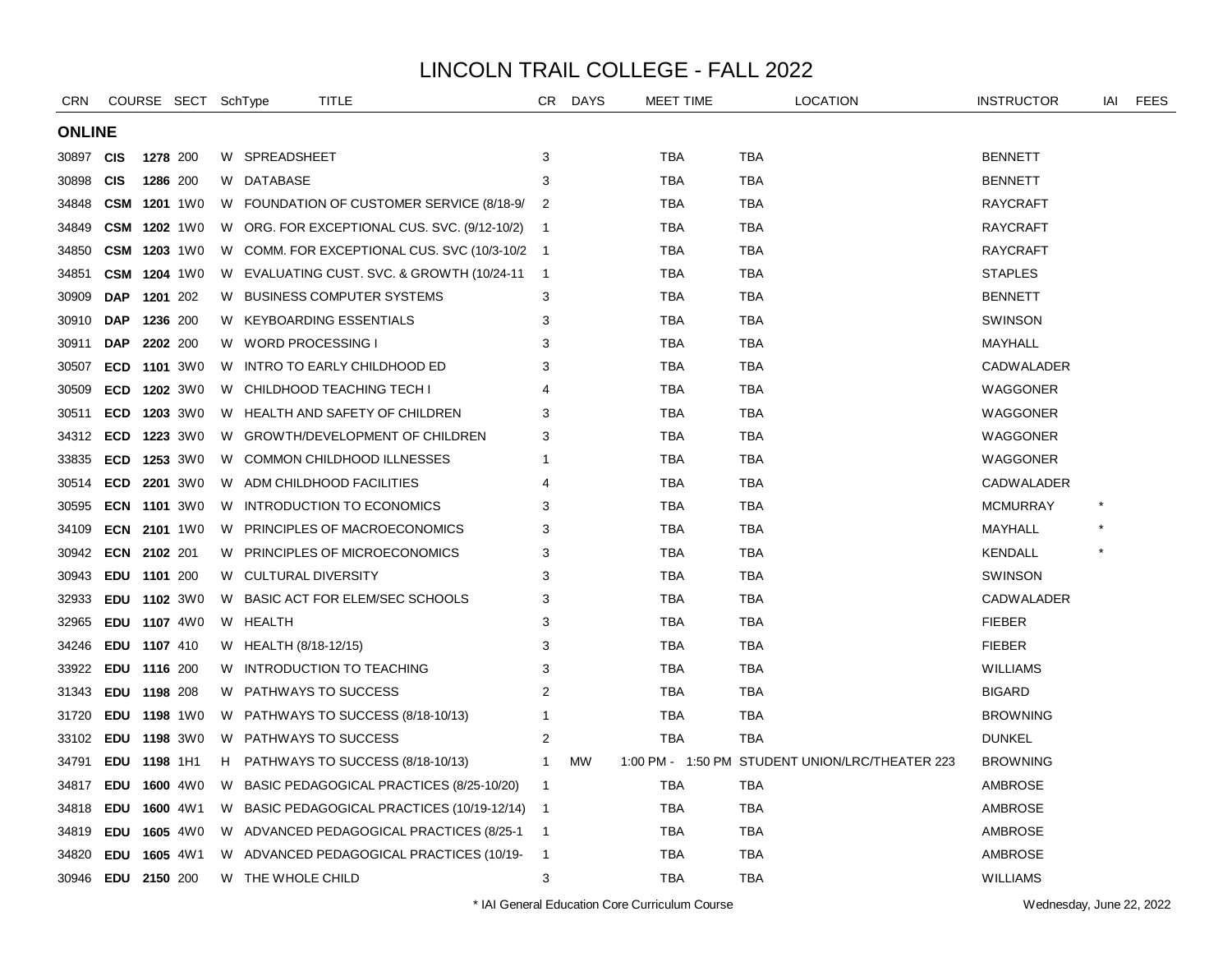| <b>CRN</b>    |                           |          | COURSE SECT SchType |    | TITLE                                       | CR             | <b>DAYS</b> | <b>MEET TIME</b> |            | <b>LOCATION</b> | <b>INSTRUCTOR</b> | iai    | <b>FEES</b> |
|---------------|---------------------------|----------|---------------------|----|---------------------------------------------|----------------|-------------|------------------|------------|-----------------|-------------------|--------|-------------|
| <b>ONLINE</b> |                           |          |                     |    |                                             |                |             |                  |            |                 |                   |        |             |
|               | 30913 <b>ENG 1101</b> 200 |          |                     |    | W INTRODUCTION TO COMPOSITION (10/14-12/15) | $_{3}$         |             | TBA              | TBA        |                 | PAYNE             |        |             |
| 30242         | <b>ENG 1111 3W0</b>       |          |                     |    | W COMPOSITION I                             | 3              |             | <b>TBA</b>       | <b>TBA</b> |                 | <b>SHANER</b>     |        |             |
| 30259         | ENG 1111 3W1              |          |                     |    | W COMPOSITION I                             | 3              |             | <b>TBA</b>       | <b>TBA</b> |                 | ZIMMERMAN         |        |             |
| 34192         | <b>ENG 1111 3W2</b>       |          |                     |    | W COMPOSITION I                             | 3              |             | <b>TBA</b>       | TBA        |                 | <b>SHANER</b>     |        |             |
| 31288         | <b>ENG 1121 1W0</b>       |          |                     |    | W COMPOSITION & ANALYSIS                    | 3              |             | <b>TBA</b>       | <b>TBA</b> |                 | <b>WHITE</b>      |        |             |
| 33590         | <b>ENG 1121 1W2</b>       |          |                     |    | W COMPOSITION & ANALYSIS                    | 3              |             | <b>TBA</b>       | <b>TBA</b> |                 | <b>POORMAN</b>    |        |             |
| 34303         | ENG 1121 112              |          |                     |    | W COMPOSITION & ANALYSIS (8/18-12/15)       | 3              |             | <b>TBA</b>       | <b>TBA</b> |                 | <b>POORMAN</b>    |        |             |
| 30973         | ENG 1201 201              |          |                     |    | W COMMUNICATIONS                            | 3              |             | <b>TBA</b>       | TBA        |                 | <b>MULVEY</b>     |        |             |
| 30829         | ENG 1212 200              |          |                     |    | W TECHNICAL WRITING                         | 3              |             | <b>TBA</b>       | TBA        |                 | <b>KENDALL</b>    |        |             |
| 34843         | EVE 1201 1W0              |          |                     | W  | FOUNDATIONS OF EVENTS (8/18-9/11)           | 1              |             | <b>TBA</b>       | TBA        |                 | <b>STAPLES</b>    |        |             |
| 34844         | EVE 1202 1W0              |          |                     |    | W STRATEGIC PLANNING OF EVENTS (9/12-10/2)  | $\mathbf 1$    |             | TBA              | TBA        |                 | <b>STAPLES</b>    |        |             |
| 34845         | EVE 1203 1W0              |          |                     |    | W MANAGING EVENT RESOURCES (10/3-10/23)     | -1             |             | <b>TBA</b>       | <b>TBA</b> |                 | <b>STAPLES</b>    |        |             |
| 34846         | EVE 1204 1W0              |          |                     |    | W RISK MANAGEMENT AND EVENTS (10/24-11/13)  | $\overline{1}$ |             | <b>TBA</b>       | <b>TBA</b> |                 | <b>STAPLES</b>    |        |             |
| 34847         | EVE 1205 1W0              |          |                     |    | W EVENT EVALUATION (11/14-12/4)             | -1             |             | <b>TBA</b>       | TBA        |                 | <b>STAPLES</b>    |        |             |
| 32993         | GEG 1103 1W0              |          |                     |    | W INTRODUCTORY METEOROLOGY                  | 3              |             | <b>TBA</b>       | TBA        |                 | <b>MATTHEWS</b>   |        |             |
| 30496         | GEG 1104 1W0              |          |                     | W. | INTRODUCTORY METEOROLOGY LAB                |                |             | TBA              | <b>TBA</b> |                 | <b>MATTHEWS</b>   |        |             |
| 34725         | GEG 1105 1W0              |          |                     |    | W INTRO TO HUMAN GEOGRAPHY                  | 3              |             | <b>TBA</b>       | <b>TBA</b> |                 | <b>BOYCE</b>      |        |             |
| 30567         | GEL 1110 3W0              |          |                     |    | W GENERAL GEOLOGY (8/18-12/9)               | 3              |             | <b>TBA</b>       | TBA        |                 | <b>HNETKOVSKY</b> | $\ast$ |             |
| 34790         | GEN 2197 1W0              |          |                     |    | H LIFE AFTER COLLEGE (10/14-12/15)          | 2              |             | <b>TBA</b>       | <b>TBA</b> |                 | <b>BROWNING</b>   |        |             |
| 30831         | GEN 2297 200              |          |                     | W. | <b>EMPLOYMENT SKILLS</b>                    | 3              |             | <b>TBA</b>       | TBA        |                 | <b>KENDALL</b>    |        |             |
| 30832         | GEN 2297 201              |          |                     | W  | <b>EMPLOYMENT SKILLS</b>                    | 2              |             | <b>TBA</b>       | TBA        |                 | <b>KENDALL</b>    |        |             |
| 33113         | <b>HEA 1209 1W0</b>       |          |                     | W  | HIPAA FOR ALLIED HEALTH                     |                |             | <b>TBA</b>       | TBA        |                 | <b>GULLETT</b>    |        |             |
| 30855         | HEA 1225 201              |          |                     |    | W INTRO TO MEDICAL TERMINOLOGY              | 3              |             | <b>TBA</b>       | <b>TBA</b> |                 | MAYHALL           |        |             |
| 34711         | HEA                       |          | <b>1230</b> 3W0     |    | W SPORT INJURY PREVENTION/CARE              | 3              |             | <b>TBA</b>       | TBA        |                 | GILL              |        |             |
| 31508         | HEA                       | 2210 200 |                     |    | W HEALTHCARE STATISTICS                     |                |             | <b>TBA</b>       | TBA        |                 | MAYHALL           |        |             |
| 30857         | HEA                       | 2215 200 |                     | W. | ELECTRONIC MED RECORDS MGMT                 | 3              |             | <b>TBA</b>       | <b>TBA</b> |                 | <b>BENNETT</b>    |        |             |
| 31509         | HEA                       | 2216 200 |                     |    | W LEGAL ASPECTS OF HEALTH INFO              | 3              |             | <b>TBA</b>       | <b>TBA</b> |                 | <b>LAMBIRD</b>    |        |             |
| 31510         | <b>HEA 2217 200</b>       |          |                     |    | W DATA MGMT & GOVERNANCE                    | 3              |             | <b>TBA</b>       | TBA        |                 | <b>LAMBIRD</b>    |        |             |
| 31511         | <b>HEA 2218 200</b>       |          |                     |    | W HEALTHCARE LEADERSHIP & MGMT              | 3              |             | <b>TBA</b>       | TBA        |                 | <b>BENNETT</b>    |        |             |
| 30859         | HEA                       | 2264 201 |                     |    | W MEDICAL INSURANCE & CODING I              | 3              |             | <b>TBA</b>       | TBA        |                 | <b>GULLETT</b>    |        |             |
| 31150         | HEA                       |          | <b>2267</b> 1W0     | W  | INTRO TO ICD-10-CM                          |                |             | <b>TBA</b>       | <b>TBA</b> |                 | <b>GULLETT</b>    |        |             |
|               | 31155 <b>HEA 2268</b> 1W0 |          |                     | W  | ICD-10-CM/MEDICAL OFFICE                    | 4              |             | <b>TBA</b>       | <b>TBA</b> |                 | <b>GULLETT</b>    |        |             |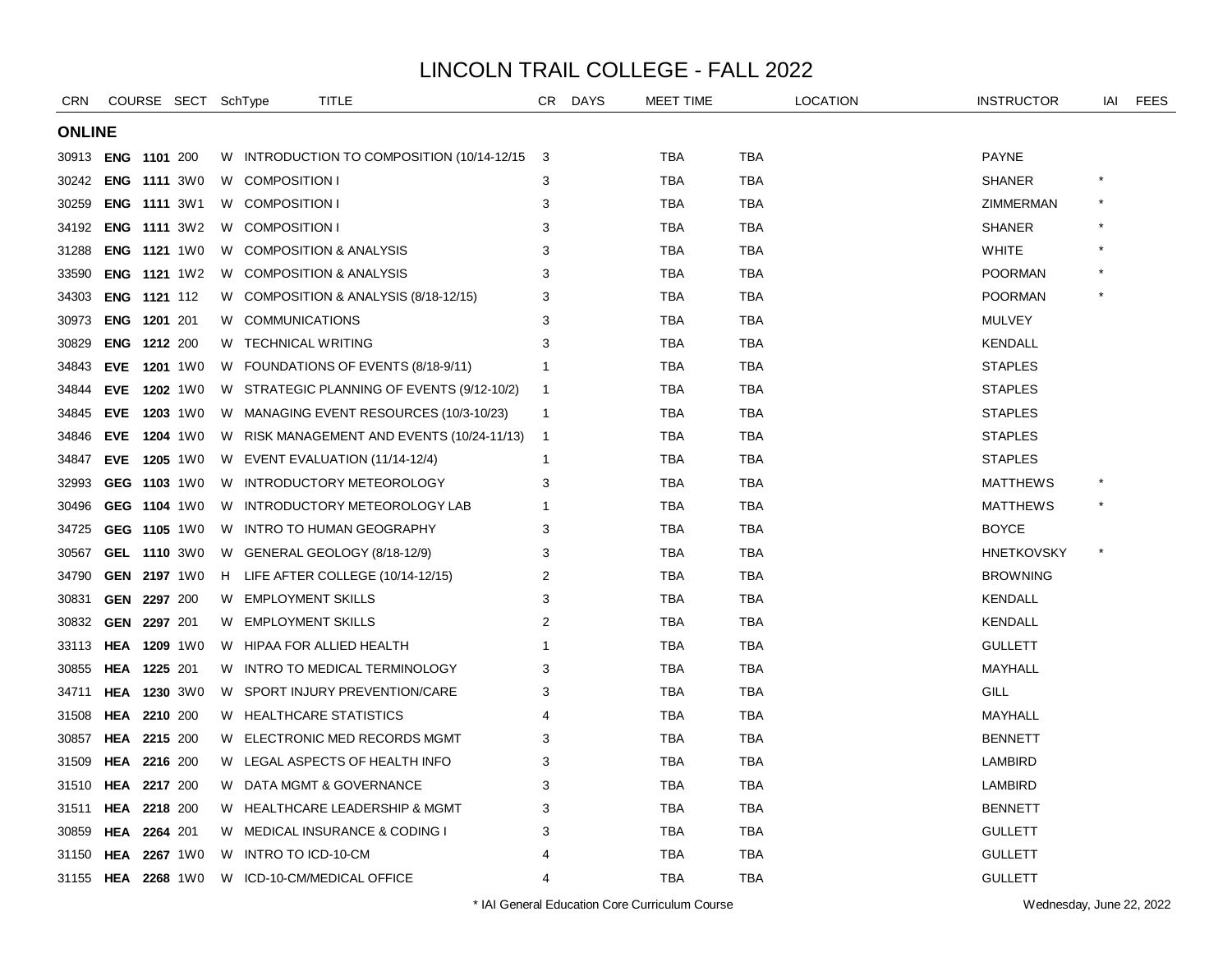| <b>CRN</b>    |                     |          | COURSE SECT SchType |    | TITLE                                      | CR.            | <b>DAYS</b> | <b>MEET TIME</b> |            | <b>LOCATION</b> | <b>INSTRUCTOR</b> | iai | <b>FEES</b> |
|---------------|---------------------|----------|---------------------|----|--------------------------------------------|----------------|-------------|------------------|------------|-----------------|-------------------|-----|-------------|
| <b>ONLINE</b> |                     |          |                     |    |                                            |                |             |                  |            |                 |                   |     |             |
| 31158         | HEA                 |          | 2270 1W0            |    | W APPLIED LEGAL CONCEPTS/MEDICAL           | 3              |             | TBA              | <b>TBA</b> |                 | <b>GULLETT</b>    |     |             |
| 33188         | <b>HEA 2271 1W0</b> |          |                     |    | W MEDICAL FUNDING APPLICATIONS             | 3              |             | TBA              | TBA        |                 | <b>GULLETT</b>    |     |             |
| 32966         | <b>HEC 1101 4W0</b> |          |                     |    | W NUTRITION                                | 3              |             | TBA              | TBA        |                 | <b>FIEBER</b>     |     |             |
| 33429         | <b>HEC</b>          | 1101 410 |                     |    | W NUTRITION (8/18-12/15)                   | 3              |             | <b>TBA</b>       | <b>TBA</b> |                 | <b>FIEBER</b>     |     |             |
| 31482         | HIM                 |          | <b>1201</b> 1W0     |    | W INTRODUCTION TO HIM                      | 3              |             | <b>TBA</b>       | <b>TBA</b> |                 | <b>GULLETT</b>    |     |             |
| 31174         | HIM                 |          | 1207 1W0            |    | W CEMRS MEDICAL TERMINOLOGY                | 3              |             | <b>TBA</b>       | TBA        |                 | <b>GULLETT</b>    |     |             |
| 30982         | HIS                 |          | 1104 200            |    | W HISTORY OF EASTERN CIVIL I               | 4              |             | <b>TBA</b>       | <b>TBA</b> |                 | <b>DENTON</b>     |     |             |
| 32967         | HIS                 |          | <b>1111</b> 4W0     |    | W WESTERN CIV BEFORE 1600 AD               | 3              |             | TBA              | TBA        |                 | <b>BLACK</b>      |     |             |
| 30983         | <b>HIS</b>          |          | 1112 200            |    | W WESTERN CIV AFTER 1600 AD                | 3              |             | <b>TBA</b>       | <b>TBA</b> |                 | <b>DENTON</b>     |     |             |
| 30597         | HIS                 |          | 1120 3W0            |    | W WORLD HISTORY TO 1500                    | 3              |             | <b>TBA</b>       | <b>TBA</b> |                 | <b>MCMURRAY</b>   |     |             |
| 30598         | HIS                 |          | 1121 3W0            | W. | WORLD HISTORY SINCE 1500                   | 3              |             | <b>TBA</b>       | TBA        |                 | <b>MCMURRAY</b>   |     |             |
| 30986         | HIS                 | 2101 201 |                     |    | W U.S. HISTORY TO 1877                     | 3              |             | <b>TBA</b>       | TBA        |                 | <b>DENTON</b>     |     |             |
| 30987         | HIS                 |          | 2102 200            |    | W U.S. HISTORY SINCE 1877                  | 3              |             | TBA              | TBA        |                 | <b>DENTON</b>     |     |             |
| 30988         | <b>HIS</b>          |          | 2103 200            |    | W ILLINOIS HISTORY                         | 3              |             | TBA              | TBA        |                 | <b>DENTON</b>     |     |             |
| 30594         | HIS                 |          | 2124 3W0            | W. | CONTEMP HISTORY: U.S SINCE 1945            | 3              |             | <b>TBA</b>       | <b>TBA</b> |                 | <b>MCMURRAY</b>   |     |             |
| 33772         | <b>HUM</b>          |          | 2161 1W0            | W  | FORGING THE AMERICAN CHARACTER             | 3              |             | <b>TBA</b>       | <b>TBA</b> |                 | <b>BOYCE</b>      |     |             |
| 30991         | <b>INM</b>          |          | 1206 200            | W  | INTRO TO INDUSTRIAL MAINT TECH (8/18-10/13 | 2              |             | <b>TBA</b>       | <b>TBA</b> |                 | <b>MARSHALL</b>   |     |             |
| 30992         | INM                 |          | 1210 200            |    | W BLUEPRINTS AND SCHEMATICS                | 3              |             | TBA              | TBA        |                 | <b>MARSHALL</b>   |     |             |
| 30999         | <b>INM</b>          |          | 2210 200            |    | W OCCUPATIONAL SAFETY (OSHA) (10/14-12/15) | $\mathbf 1$    |             | TBA              | TBA        |                 | <b>MARSHALL</b>   |     |             |
| 33328         | INM                 |          | 2228 200            | W  | LEAN MANUFACTURING                         | 3              |             | <b>TBA</b>       | <b>TBA</b> |                 | <b>MARSHALL</b>   |     |             |
| 33059         | <b>IST</b>          |          | 2203 200            | W. | <b>CYBERSECURITY ESSENTIALS</b>            | 3              |             | <b>TBA</b>       | <b>TBA</b> |                 | <b>WHITE</b>      |     |             |
| 33900         | IST                 |          | 2280 200            | W  | NETWORK SECURITY                           | 3              |             | <b>TBA</b>       | TBA        |                 | <b>WHITE</b>      |     |             |
| 34827         | <b>JLM</b>          |          | <b>1111</b> 4W0     | W  | SURVEY OF MASS MEDIA                       | 3              |             | <b>TBA</b>       | TBA        |                 | <b>BLACK</b>      |     |             |
| 30077         | <b>LET</b>          |          | 2111 3W0            |    | W CREATIVE WRITING                         | 3              |             | TBA              | TBA        |                 | <b>BRAMLET</b>    |     |             |
| 34552         | LIT                 |          | 2101 1W0            |    | W INTRODUCTION TO LITERATURE (10/14-12/15) | 3              |             | TBA              | TBA        |                 | <b>POORMAN</b>    |     |             |
| 34826         | LIT                 |          | 2132 4W0            |    | W WORLD LITERATURE SINCE 1620              | 3              |             | <b>TBA</b>       | <b>TBA</b> |                 | WELLEN            |     |             |
| 31052         | LIT                 |          | 2135 200            | W  | <b>WOMEN IN LITERATURE</b>                 | 3              |             | TBA              | TBA        |                 | <b>PAYNE</b>      |     |             |
| 33871         | LIT                 |          | 2145 1W0            | H. | <b>CHILDREN'S LITERATURE</b>               | 3              |             | <b>TBA</b>       | <b>TBA</b> |                 | <b>YORK</b>       |     |             |
| 31481         | LIT                 |          | 2181 1W0            |    | W MYTHOLOGY (10/14-12/15)                  | 3              |             | <b>TBA</b>       | <b>TBA</b> |                 | <b>YORK</b>       |     |             |
| 32961         | LIT                 |          | 2191 1W0            |    | W INTRO TO AMERICAN FOLKLORE               | 3              |             | TBA              | TBA        |                 | <b>POORMAN</b>    |     |             |
| 30343         | <b>LSC</b>          |          | <b>1101</b> 4W0     | W. | <b>GENERAL BIOLOGY I</b>                   |                |             | <b>TBA</b>       | <b>TBA</b> |                 | <b>HNETKOVSKY</b> |     |             |
| 30638 LSC     |                     |          | <b>1103</b> 3W0     |    | W GENERAL BOTANY                           | $\overline{4}$ |             | <b>TBA</b>       | <b>TBA</b> |                 | <b>ROBB</b>       |     |             |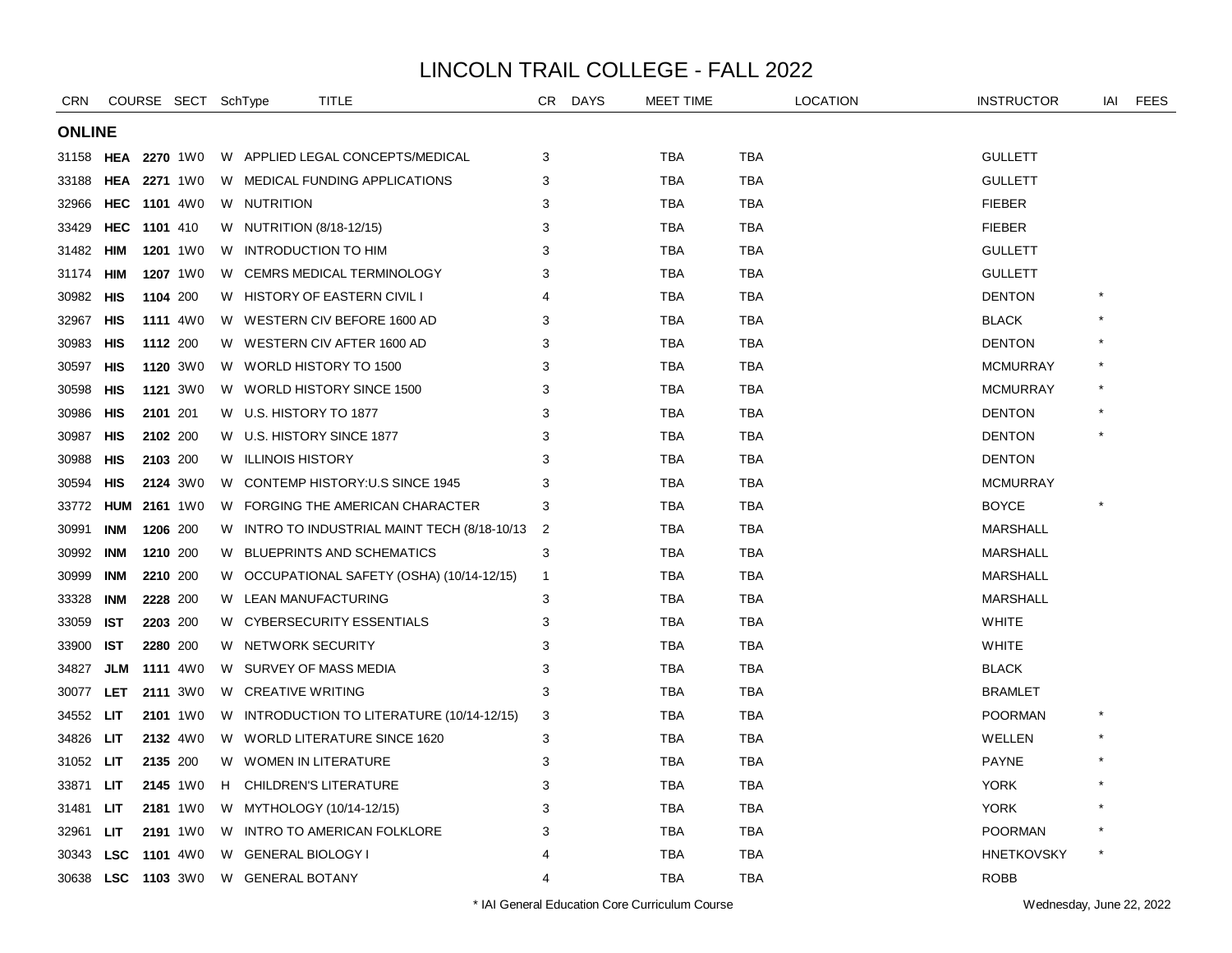| <b>CRN</b>       |            | COURSE SECT SchType |    |                        | TITLE                                      | CR  | <b>DAYS</b> | MEET TIME  |            | <b>LOCATION</b> | <b>INSTRUCTOR</b>  | IAI | <b>FEES</b> |
|------------------|------------|---------------------|----|------------------------|--------------------------------------------|-----|-------------|------------|------------|-----------------|--------------------|-----|-------------|
| <b>ONLINE</b>    |            |                     |    |                        |                                            |     |             |            |            |                 |                    |     |             |
| 31025 <b>LSC</b> |            | 1105 200            |    |                        | W ENVIRONMENTAL BIOLOGY                    | 4   |             | TBA        | <b>TBA</b> |                 | <b>BERGBOWER</b>   |     |             |
| 30639            | <b>LSC</b> | <b>1106</b> 3W0     | W  |                        | INTRODUCTION TO BIOLOGY                    | 4   |             | TBA        | <b>TBA</b> |                 | <b>ROBB</b>        |     |             |
| 30344            | <b>LSC</b> | <b>2110</b> 4W0     |    |                        | W GENERAL MICROBIOLOGY                     |     |             | <b>TBA</b> | <b>TBA</b> |                 | <b>HNETKOVSKY</b>  |     |             |
| 30345            | <b>LSC</b> | <b>2111</b> 4W0     |    |                        | W HUMAN ANATOMY & PHYSIOLOGY I             |     |             | TBA        | <b>TBA</b> |                 | <b>HNETKOVSKY</b>  |     |             |
| 30346            | <b>LSC</b> | <b>2112</b> 4W0     |    |                        | W HUMAN ANATOMY & PHYSIOLOGY II            | 4   |             | TBA        | <b>TBA</b> |                 | <b>HNETKOVSKY</b>  |     |             |
| 34804            | <b>LSC</b> | <b>2114</b> 1W0     |    |                        | W INTRO TO HUMAN PATHOPHYSIOLOGY           | 3   |             | <b>TBA</b> | <b>TBA</b> |                 | <b>ROY</b>         |     |             |
| 30860            | <b>LSC</b> | 2264 200            |    |                        | W ANATOMY FOR HEALTHCARE                   | 3   |             | <b>TBA</b> | <b>TBA</b> |                 | <b>MATHEWS</b>     |     |             |
| 32413            |            | LSC 2265 1W0        |    |                        | W MEDICAL ASSISTING ANATOMY                | 3   |             | <b>TBA</b> | <b>TBA</b> |                 | <b>GULLETT</b>     |     |             |
| 31335            |            | MAC 2203 1W0        |    |                        | W MANUFACTURING PROCESSES                  | 3.5 |             | TBA        | <b>TBA</b> |                 | <b>LINDLEY</b>     |     |             |
| 30539            |            | MAN 2202 3W0        |    | W LEADERSHIP           |                                            | 3   |             | <b>TBA</b> | <b>TBA</b> |                 | CARTER             |     |             |
| 30862            |            | MED 2204 200        |    |                        | W INTRO TO HEALTH INFORMATION              | 4   |             | TBA        | TBA        |                 | LAMBIRD            |     |             |
| 30057            |            | MTH 1102 3W0        |    | W COLLEGE ALGEBRA      |                                            | 4   |             | <b>TBA</b> | <b>TBA</b> |                 | <b>BROWN</b>       |     |             |
| 30058            |            | <b>MTH 1103 3W0</b> |    | W LIBERAL ARTS MATH    |                                            | 3   |             | TBA        | <b>TBA</b> |                 | <b>BROWN</b>       |     |             |
| 30059            |            | MTH 1104 3W0        |    |                        | W QUANTITATIVE REASONING                   | 3   |             | <b>TBA</b> | <b>TBA</b> |                 | <b>BROWN</b>       |     |             |
| 30060            |            | MTH 1105 3W0        |    | W TRIGONOMETRY         |                                            | 3   |             | <b>TBA</b> | <b>TBA</b> |                 | <b>BROWN</b>       |     |             |
| 31431            |            | MTH 1121 1W0        |    |                        | W MATHEMATICS FOR ELE. MAJORS              | 4   |             | TBA        | TBA        |                 | <b>SCHUCKER</b>    |     |             |
| 34270            |            | MTH 1121 110        |    |                        | W MATHEMATICS FOR ELE. MAJORS (8/18-12/15) | 4   |             | TBA        | <b>TBA</b> |                 | <b>SCHUCKER</b>    |     |             |
| 34831            |            | MTH 1122 1W0        |    |                        | W GEOMETRY FOR ELEMENTARY MAJORS           | 3   |             | <b>TBA</b> | <b>TBA</b> |                 | <b>SCHUCKER</b>    |     |             |
| 30061            |            | MTH 1131 3W0        |    |                        | W INTRODUCTION TO STATISTICS               | 3   |             | TBA        | <b>TBA</b> |                 | <b>BROWN</b>       |     |             |
| 33051            |            | MTH 1152 200        |    | W APPLIED CALCULUS     |                                            | 4   |             | TBA        | <b>TBA</b> |                 | <b>BOHNHOFF</b>    |     |             |
| 31075            |            | <b>MTH 1153 201</b> |    | W STATISTICS           |                                            | 3   |             | TBA        | <b>TBA</b> |                 | <b>CUTRIGHT</b>    |     |             |
| 30062            |            | <b>MTH 1171 3W0</b> | W. |                        | CALC. & ANALYTIC GEOMETRY I                | 5   |             | <b>TBA</b> | <b>TBA</b> |                 | <b>BROWN</b>       |     |             |
| 32857            |            | MTH 1172 3W0        |    |                        | W CALC. & ANALYTIC GEOMETRY II             | 5   |             | <b>TBA</b> | <b>TBA</b> |                 | <b>BROWN</b>       |     |             |
| 31446            |            | MTH 1201 1W0        |    |                        | W TECHNICAL MATHEMATICS                    | 3   |             | TBA        | <b>TBA</b> |                 | <b>MATTHEWS</b>    |     |             |
| 31448            |            | <b>MTH 1203 1W0</b> |    |                        | W MEDICAL ASSISTING MATH                   | 2   |             | <b>TBA</b> | <b>TBA</b> |                 | <b>GULLETT</b>     |     |             |
| 30064            |            | MTH 2173 3W0        |    |                        | W CALC. & ANALYTIC GEOMETRY III            | 4   |             | <b>TBA</b> | <b>TBA</b> |                 | <b>BROWN</b>       |     |             |
| 31193            |            | MUS 1101 202        |    | W MUSIC APPRECIATION   |                                            | 3   |             | <b>TBA</b> | <b>TBA</b> |                 | <b>PITTMAN</b>     |     |             |
| 31069            |            | MUS 1102 1W0        |    |                        | W HISTORY OF AMERICAN MUSIC                | 3   |             | TBA        | <b>TBA</b> |                 | <b>PATILLA</b>     |     |             |
| 30250            |            | <b>MUS 1103 3W0</b> |    |                        | W MUSIC IN MULTICULTURAL AMERICA           | 3   |             | <b>TBA</b> | <b>TBA</b> |                 | <b>STROUGHMATT</b> |     |             |
| 31296            | <b>PEG</b> | 1137 200            |    |                        | W FIRST AID & SAFETY EDUCATION             | 3   |             | TBA        | <b>TBA</b> |                 | <b>BARBEE</b>      |     |             |
| 30452            | <b>PHI</b> | 2101 1W0            | W  |                        | <b>INTRODUCTION TO ETHICS</b>              | 3   |             | TBA        | <b>TBA</b> |                 | <b>BOYCE</b>       |     |             |
| 31265 PHI        |            | 2141 1W0            |    | W ETHICS IN MED. COMM. |                                            | 3   |             | TBA        | <b>TBA</b> |                 | <b>ROY</b>         |     |             |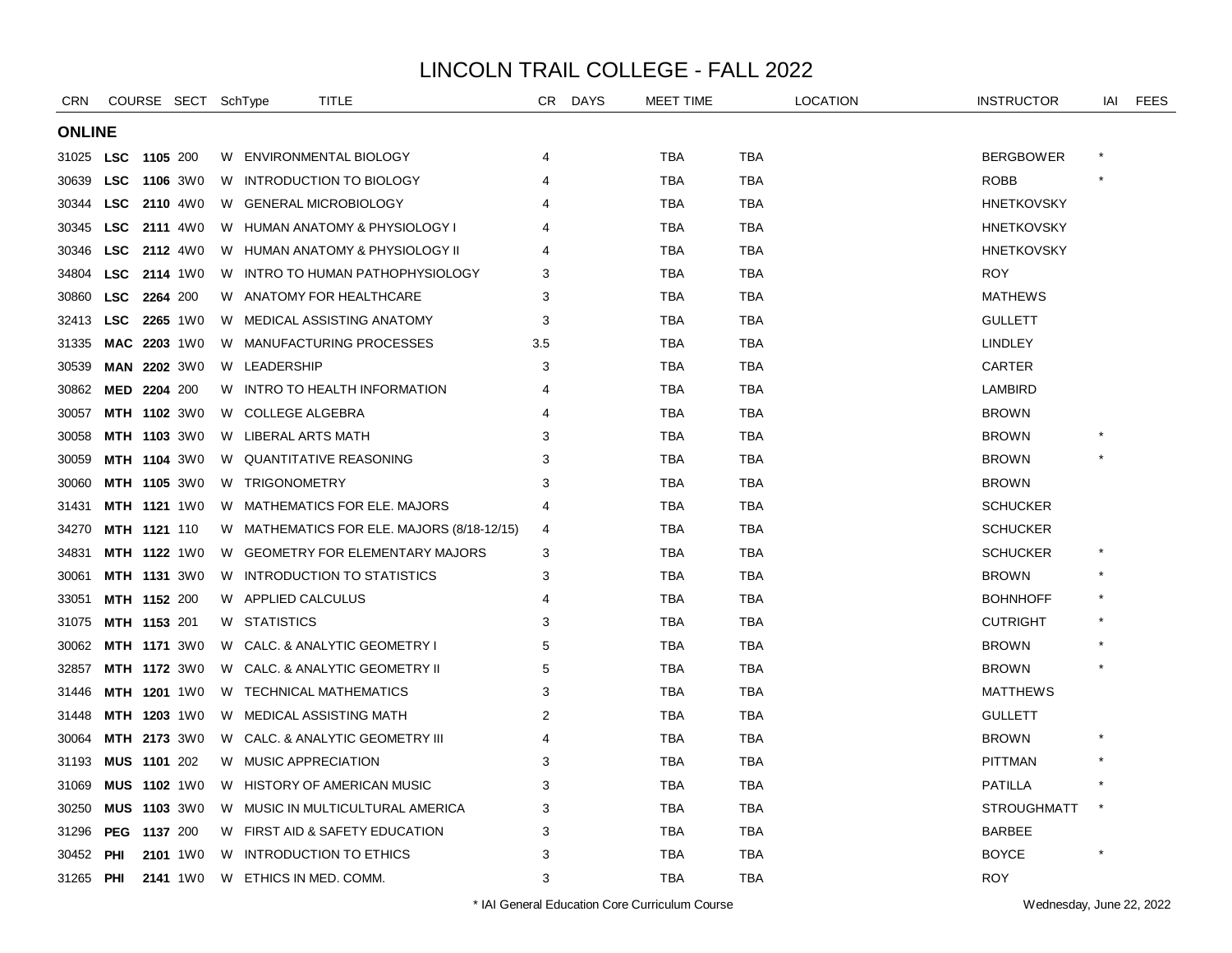| <b>CRN</b>    |                     |          | COURSE SECT SchType |    | TITLE                                      | CR.            | <b>DAYS</b> | MEET TIME  |            | <b>LOCATION</b> | <b>INSTRUCTOR</b> | iai     | <b>FEES</b> |
|---------------|---------------------|----------|---------------------|----|--------------------------------------------|----------------|-------------|------------|------------|-----------------|-------------------|---------|-------------|
| <b>ONLINE</b> |                     |          |                     |    |                                            |                |             |            |            |                 |                   |         |             |
| 34852         | <b>PHL</b>          |          | <b>1201</b> 1W0     |    | W FOUNDATIONS OF PHILANTHROPY (9/12-10/2)  | $\overline{1}$ |             | <b>TBA</b> | <b>TBA</b> |                 | <b>RAYCRAFT</b>   |         |             |
| 34853         | <b>PHL</b>          |          | <b>1202</b> 1W0     |    | W FUNDRAISING FUNDAMENTALS (10/3-10/23)    | 2              |             | <b>TBA</b> | <b>TBA</b> |                 | <b>RAYCRAFT</b>   |         |             |
| 34854         | <b>PHL</b>          |          | <b>1203</b> 1W0     |    | W GRANT WRITING BASICS (10/24-11/13)       | -1             |             | TBA        | <b>TBA</b> |                 | <b>RAYCRAFT</b>   |         |             |
| 33209         | <b>PHM</b>          |          | <b>1201</b> 1W0     | L. | ORIENTATION TO PHARMACY TECH               | $\overline{2}$ |             | <b>TBA</b> | <b>TBA</b> |                 | <b>POTTS</b>      |         | \$20.00     |
| 33210         | <b>PHM</b>          |          | <b>1202</b> 1W0     | L. | PHARMACOLOGY                               | 2              |             | <b>TBA</b> | TBA        |                 | <b>POTTS</b>      |         |             |
| 33211         | <b>PHM 1203 1W0</b> |          |                     | L. | PHARMACY CALCULATIONS                      | 2              |             | TBA        | <b>TBA</b> |                 | <b>POTTS</b>      |         |             |
| 33212         | <b>PHM</b>          |          | 1204 1W0            | H  | PHARMACY OPERATIONS                        | 2              |             | <b>TBA</b> | <b>TBA</b> |                 | <b>POTTS</b>      |         | \$40.00     |
| 34120         | <b>PHM 2202 1W0</b> |          |                     | L. | <b>CERTIFICATION REVIEW</b>                | $\overline{2}$ |             | <b>TBA</b> | <b>TBA</b> |                 | <b>POTTS</b>      |         |             |
| 32964         | <b>PHY</b>          |          | <b>1110</b> 1W0     |    | W SURVEY OF PHYSICS                        | $\overline{4}$ |             | <b>TBA</b> | <b>TBA</b> |                 | <b>LOGSDON</b>    |         |             |
| 30576         | <b>PHY</b>          |          | <b>1120</b> 3W0     |    | W PHYSICS I                                | 5              |             | <b>TBA</b> | <b>TBA</b> |                 | <b>KING</b>       |         |             |
| 30581         | <b>PHY</b>          |          | <b>2110</b> 3W0     | W. | <b>GENERAL PHYSICS I</b>                   | 5              |             | TBA        | <b>TBA</b> |                 | <b>KING</b>       |         |             |
| 30599         | <b>PLS</b>          |          | <b>1101</b> 3W0     |    | W INTRO TO POLITICAL SCIENCE               | 3              |             | <b>TBA</b> | <b>TBA</b> |                 | <b>MCMURRAY</b>   |         |             |
| 31127         | <b>PLS</b>          | 2101 200 |                     |    | W GOVERNMENT OF THE U.S.                   | 3              |             | TBA        | <b>TBA</b> |                 | <b>DENTON</b>     |         |             |
| 32421         | <b>PLS</b>          | 2101 201 |                     |    | W GOVERNMENT OF THE U.S. (10/14-12/15)     | 3              |             | <b>TBA</b> | <b>TBA</b> |                 | <b>DENTON</b>     |         |             |
| 34838         | <b>PLS</b>          |          | 2105 4W0            |    | W POLITICAL ASSASSINATIONS                 | 3              |             | <b>TBA</b> | <b>TBA</b> |                 | <b>BLACK</b>      |         |             |
| 30923         | <b>PRE</b>          | 0420 200 |                     | W  | <b>INTERMEDIATE ALGEBRA</b>                | 4              |             | <b>TBA</b> | <b>TBA</b> |                 | <b>CUTRIGHT</b>   |         |             |
| 31135         | <b>PSY</b>          | 1101 203 |                     | W  | <b>GENERAL PSYCHOLOGY I</b>                | 3              |             | <b>TBA</b> | <b>TBA</b> |                 | <b>HORTIN</b>     |         |             |
| 31140         | PSY 1101 204        |          |                     | W  | <b>GENERAL PSYCHOLOGY I</b>                | 3              |             | <b>TBA</b> | <b>TBA</b> |                 | <b>HORTIN</b>     |         |             |
| 33471         | PSY 1101 205        |          |                     |    | W GENERAL PSYCHOLOGY I                     | 3              |             | <b>TBA</b> | <b>TBA</b> |                 | <b>HORTIN</b>     |         |             |
| 34095         | PSY 1101 213        |          |                     |    | W GENERAL PSYCHOLOGY I (8/18-12/15)        | 3              |             | <b>TBA</b> | <b>TBA</b> |                 | <b>HORTIN</b>     |         |             |
| 34859         | <b>PSY</b>          |          | <b>1108</b> 1W0     | W. | PSYCHOLOGICAL ASPECTS OF AGING             | 3              |             | TBA        | <b>TBA</b> |                 | <b>THORSEN</b>    |         |             |
| 33867         | PSY                 |          | <b>2104</b> 1W0     | W  | CHILD PSYCHOLOGY                           | 3              |             | <b>TBA</b> | <b>TBA</b> |                 | <b>THORSEN</b>    |         |             |
| 31346         | PSY                 |          | 2107 1W0            | W  | SOCIAL PSYCHOLOGY                          | 3              |             | <b>TBA</b> | <b>TBA</b> |                 | <b>GAINES</b>     |         |             |
| 31149         | <b>PSY</b>          | 2109 202 |                     |    | W HUMAN GROWTH AND DEVELOPMENT             | 3              |             | <b>TBA</b> | <b>TBA</b> |                 | <b>HORTIN</b>     |         |             |
| 31271         | <b>PSY</b>          | 2109 203 |                     |    | W HUMAN GROWTH AND DEVELOPMENT             | 3              |             | <b>TBA</b> | <b>TBA</b> |                 | <b>HORTIN</b>     |         |             |
| 31355         | <b>PTT</b>          |          | 1200 1W0            | L  | INTRO TO PROCESS TECHNOLOGY                | 3              |             | TBA        | TBA        |                 | <b>LINDLEY</b>    |         |             |
| 31356         | <b>PTT</b>          |          | 2205 1W0            | L. | PTECH QUALITY CONTROL                      | 3              |             | <b>TBA</b> | <b>TBA</b> |                 | <b>LINDLEY</b>    |         |             |
| 32457         | <b>REM</b>          | 0422 202 |                     | W  | MATH LITERACY (10/14-12/15)                |                |             | <b>TBA</b> | <b>TBA</b> |                 | <b>BENSON</b>     |         |             |
| 34723         | <b>REM 0422 201</b> |          |                     |    | W MATH LITERACY                            | 4              |             | TBA        | <b>TBA</b> |                 | <b>BENSON</b>     |         |             |
| 31349         | SOC 2101 1W0        |          |                     | W. | PRINCIPLES OF SOCIOLOGY                    | 3              |             | <b>TBA</b> | <b>TBA</b> |                 | <b>THORSEN</b>    |         |             |
| 31429         | <b>SOC</b>          | 2102 202 |                     | W  | SOCIAL PROBLEMS AND TRENDS                 | 3              |             | <b>TBA</b> | <b>TBA</b> |                 | <b>DENTON</b>     |         |             |
| 32420         | SOC 2102 201        |          |                     |    | W SOCIAL PROBLEMS AND TRENDS (10/14-12/15) | 3              |             | <b>TBA</b> | <b>TBA</b> |                 | <b>DENTON</b>     | $\star$ |             |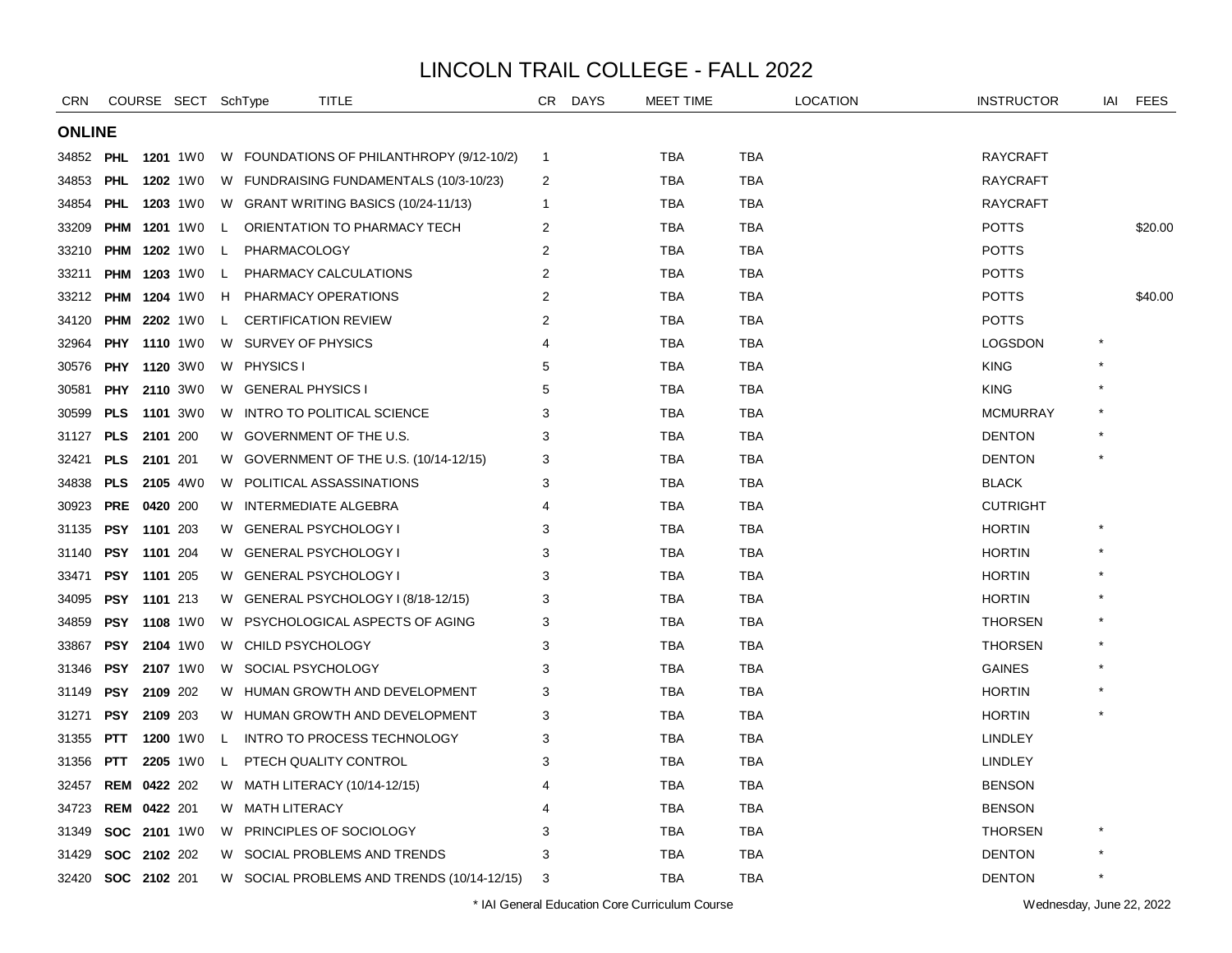| CRN           |            | COURSE SECT SchType          |    | TITLE                                   | CR . | <b>DAYS</b> | MEET TIME  | <b>LOCATION</b>                                 | <b>INSTRUCTOR</b> | iai | <b>FEES</b> |
|---------------|------------|------------------------------|----|-----------------------------------------|------|-------------|------------|-------------------------------------------------|-------------------|-----|-------------|
| <b>ONLINE</b> |            |                              |    |                                         |      |             |            |                                                 |                   |     |             |
|               |            | 31277 <b>SOC 2103</b> 1W0    |    | W MARRIAGE & FAMILY                     | 3    |             | TBA        | <b>TBA</b>                                      | <b>THORSEN</b>    |     |             |
| 31351         |            | <b>SOC 2104 1W0</b>          |    | W DEATH & DYING                         | 3    |             | <b>TBA</b> | <b>TBA</b>                                      | <b>THORSEN</b>    |     |             |
| 33961         | <b>SPE</b> | <b>1101</b> 3W0              | W. | FUND, OF EFFECTIVE SPEAKING             | 3    |             | <b>TBA</b> | <b>TBA</b>                                      | <b>MCDONALD</b>   |     |             |
| 33515         | <b>SPM</b> | <b>1101</b> 4W0              | W. | <b>INTRO TO SPORT MANAGEMENT</b>        | 3    |             | <b>TBA</b> | <b>TBA</b>                                      | <b>BRENNEMAN</b>  |     |             |
| 34265         | <b>SPM</b> | 1101 410                     | W  | INTRO TO SPORT MANAGEMENT (8/18-12/15)  | 3    |             | <b>TBA</b> | <b>TBA</b>                                      | <b>BRENNEMAN</b>  |     |             |
| 33271         | <b>SPM</b> | <b>1111</b> 3W0              |    | W SPORTS AND SOCIETY (10/14-12/15)      | 3    |             | <b>TBA</b> | <b>TBA</b>                                      | <b>MCMURRAY</b>   |     |             |
| 33252         | <b>SPM</b> | 2101 1W0                     |    | W SPORT COMMUNICATION                   | 3    |             | <b>TBA</b> | <b>TBA</b>                                      | <b>BROWNING</b>   |     |             |
| 30350         | <b>SPN</b> | <b>1111</b> 4W0              | W  | ELEMENTARY SPANISH I                    |      |             | <b>TBA</b> | TBA                                             | <b>CURRIE</b>     |     |             |
| 33425         | <b>SPN</b> | 1111 410                     | W  | ELEMENTARY SPANISH I (8/18-12/15)       |      |             | TBA        | TBA                                             | <b>CURRIE</b>     |     |             |
| 30351         |            | <b>SPN 1121 4W0</b>          | W  | ELEMENTARY SPANISH II                   |      |             | <b>TBA</b> | <b>TBA</b>                                      | <b>CURRIE</b>     |     |             |
| 34828         |            | SPN 2112 1W0                 | W  | <b>INTERMEDIATE SPANISH I</b>           |      |             | TBA        | TBA                                             | <b>MINIER</b>     |     |             |
| 34829         |            | <b>SPN 2121 1W0</b>          | C  | <b>INTERMEDIATE SPANISH II</b>          | 4    |             | TBA        | TBA                                             | <b>MINIER</b>     |     |             |
| 30504         |            | <b>TEL 1275</b> 1W0          | W  | <b>ESSENTIAL COMPUTER SKILLS</b>        | 2    |             | TBA        | TBA                                             | <b>STAFF</b>      |     |             |
| 34755         |            | <b>UAS 2210 200</b>          |    | W UAT INDUSTRY APPLICATIONS             | 2    |             | <b>TBA</b> | <b>TBA</b>                                      | <b>HENTON</b>     |     |             |
|               |            | <b>SCIENCE-SEE IAI NOTES</b> |    |                                         |      |             |            |                                                 |                   |     |             |
| 33100         |            | CHM 1120 100                 | C. | INTRODUCTORY CHEMISTRY                  |      | 5 MTWRF     |            | 8:00 AM - 9:00 AM JOY STEEL WILLIAMS HALL 109   | <b>LOGSDON</b>    |     | \$10.00     |
| 33049         |            | CHM 1130 100                 | C  | <b>GENERAL CHEMISTRY I</b>              |      | 5 MWRF      |            | 12:00 PM - 12:50 PM JOY STEEL WILLIAMS HALL 109 | <b>LOGSDON</b>    |     | \$10.00     |
|               |            |                              | C  |                                         |      | T.          |            | 12:00 PM - 1:50 PM JOY STEEL WILLIAMS HALL 109  |                   |     |             |
| 31655         |            | GEG 1103 100                 | L  | INTRODUCTORY METEOROLOGY                | 3    | <b>MW</b>   |            | 8:00 AM - 9:15 AM JOY STEEL WILLIAMS HALL 113   | <b>MATTHEWS</b>   |     |             |
| 31046         |            | LSC 1101 100                 | C  | <b>GENERAL BIOLOGY I</b>                | 4    | <b>TR</b>   |            | 2:00 PM - 3:15 PM JOY STEEL WILLIAMS HALL 111   | <b>BROWN</b>      |     | \$10.00     |
|               |            |                              | C  |                                         |      | T.          |            | 3:20 PM - 5:10 PM JOY STEEL WILLIAMS HALL 111   |                   |     |             |
|               |            | 31053 LSC 1101 102           | C  | <b>GENERAL BIOLOGY I</b>                | 4    | <b>MWF</b>  |            | 8:00 AM - 8:50 AM JOY STEEL WILLIAMS HALL 111   | <b>BROWN</b>      |     | \$10.00     |
|               |            |                              | C  |                                         |      | T.          |            | 11:30 AM - 1:10 PM JOY STEEL WILLIAMS HALL 111  |                   |     |             |
| 31058         |            | LSC 1106 100                 | C  | <b>INTRODUCTION TO BIOLOGY</b>          | 4    | <b>MWF</b>  |            | 9:00 AM - 9:50 AM JOY STEEL WILLIAMS HALL 111   | <b>BROWN</b>      |     |             |
|               |            |                              | C  |                                         |      | T.          |            | 9:20 AM - 11:10 AM JOY STEEL WILLIAMS HALL 111  |                   |     |             |
| 31061         | <b>LSC</b> | 1107 100                     | L. | INTRODUCTION TO HUMAN GENETICS          | 3    | <b>MW</b>   |            | 1:00 PM - 2:15 PM JOY STEEL WILLIAMS HALL 111   | <b>BROWN</b>      |     |             |
| 34808         | <b>LSC</b> | 1108 100                     | L. | <b>HUMAN BIOLOGY</b>                    | 3    | <b>MWF</b>  |            | 10:00 AM - 10:50 AM JOY STEEL WILLIAMS HALL 111 | <b>BROWN</b>      |     |             |
| 34809         | <b>LSC</b> | 1109 100                     | B  | HUMAN BIOLOGY LAB                       | -1   | W           |            | 11:00 AM - 12:50 PM JOY STEEL WILLIAMS HALL 111 | <b>BROWN</b>      |     |             |
| 33957         | <b>LSC</b> | 2110 100                     | C  | <b>GENERAL MICROBIOLOGY</b>             | 4    | <b>MW</b>   |            | 2:00 PM - 4:15 PM JOY STEEL WILLIAMS HALL 107   | <b>ROY</b>        |     |             |
| 31262         | LSC        | 2111 101                     | C  | <b>HUMAN ANATOMY &amp; PHYSIOLOGY I</b> | 4    | <b>MWF</b>  |            | 12:00 PM - 12:50 PM JOY STEEL WILLIAMS HALL 107 | <b>ROY</b>        |     |             |
|               |            |                              | C  |                                         |      | T.          |            | 12:00 PM - 1:50 PM JOY STEEL WILLIAMS HALL 107  |                   |     |             |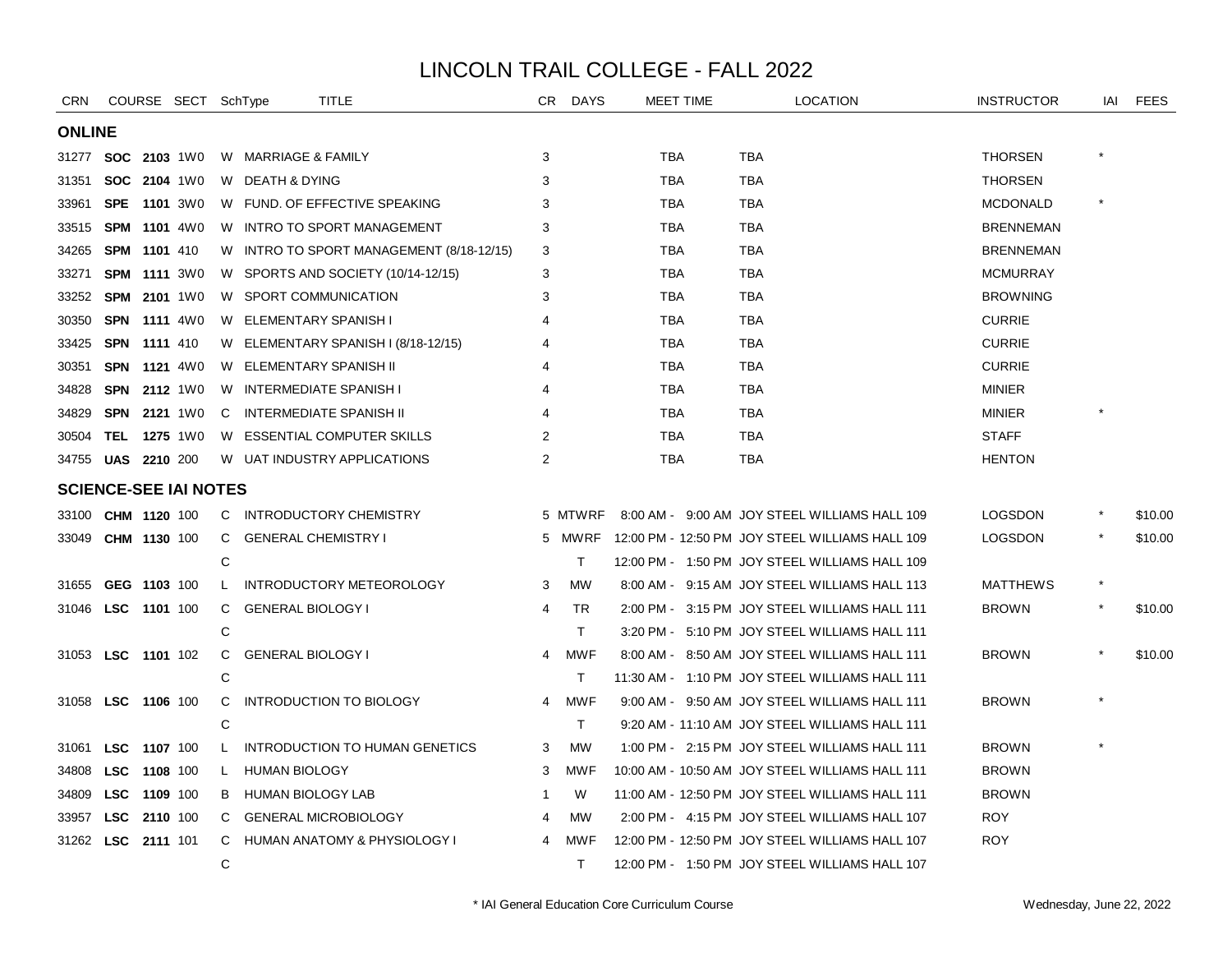| <b>CRN</b>                          |                     |          | COURSE SECT SchType          |              | TITLE                                   | CR.            | <b>DAYS</b> | MEET TIME  | <b>LOCATION</b>                                    | <b>INSTRUCTOR</b> | IAI | <b>FEES</b> |
|-------------------------------------|---------------------|----------|------------------------------|--------------|-----------------------------------------|----------------|-------------|------------|----------------------------------------------------|-------------------|-----|-------------|
|                                     |                     |          | <b>SCIENCE-SEE IAI NOTES</b> |              |                                         |                |             |            |                                                    |                   |     |             |
| 31263 LSC 2112 100                  |                     |          |                              |              | C HUMAN ANATOMY & PHYSIOLOGY II         | $\overline{4}$ | MWF         |            | 1:00 PM - 1:50 PM JOY STEEL WILLIAMS HALL 107      | <b>ROY</b>        |     |             |
|                                     |                     |          |                              | C            |                                         |                | T.          |            | 2:00 PM - 3:50 PM JOY STEEL WILLIAMS HALL 107      |                   |     |             |
| 31529                               | LSC 2113 150        |          |                              | $\mathbf{I}$ | <b>HUMAN CADAVER ANATOMY</b>            | $\overline{2}$ |             | <b>TBA</b> | JOY STEEL WILLIAMS HALL 107                        | <b>ROY</b>        |     |             |
| 31440                               | <b>PHY 1120 100</b> |          |                              | C            | <b>PHYSICS I</b>                        |                | 5 MTWF      |            | 9:05 AM - 9:55 AM JOY STEEL WILLIAMS HALL 109      | <b>LOGSDON</b>    |     | \$10.00     |
|                                     |                     |          |                              | C            |                                         |                | R           |            | 9:05 AM - 10:55 AM JOY STEEL WILLIAMS HALL 109     |                   |     |             |
| 31062 PSC 1101 100                  |                     |          |                              | C            | <b>INTRO TO PHYSICAL SCIENCE</b>        | 4              | TR          |            | 8:00 AM - 9:15 AM JOY STEEL WILLIAMS HALL 111      | <b>BROWN</b>      |     |             |
|                                     |                     |          |                              | C            |                                         |                | R.          |            | 9:20 AM - 11:10 AM JOY STEEL WILLIAMS HALL 111     |                   |     |             |
| <b>SOCIAL SCIENCE-SEE IAI NOTES</b> |                     |          |                              |              |                                         |                |             |            |                                                    |                   |     |             |
| 31267                               | ECN 2101 100        |          |                              | L            | PRINCIPLES OF MACROECONOMICS            | 3              | MWF         |            | 10:00 AM - 10:50 AM JOY STEEL WILLIAMS HALL 112    | <b>RAHMAN</b>     |     |             |
| 30448                               | <b>HIS</b>          |          | 1120 100                     | L.           | WORLD HISTORY TO 1500                   | 3              | <b>MWF</b>  |            | 12:00 PM - 12:50 PM JOY STEEL WILLIAMS HALL 101    | <b>BOYCE</b>      |     |             |
| 30449 HIS                           |                     |          | 2101 100                     | L.           | U.S. HISTORY TO 1877                    | 3              | <b>MWF</b>  |            | 8:00 AM - 8:50 AM JOY STEEL WILLIAMS HALL 101      | <b>BOYCE</b>      |     |             |
| 32951 PLS                           |                     | 2101 100 |                              | L.           | GOVERNMENT OF THE U.S.                  | 3              | TR          |            | 9:30 AM - 10:45 AM JOY STEEL WILLIAMS HALL 101     | <b>BOYCE</b>      |     |             |
| 31273 <b>PSY 1101</b> 100           |                     |          |                              | L.           | <b>GENERAL PSYCHOLOGY I</b>             | 3              | <b>MWF</b>  |            | 8:00 AM - 8:50 AM STUDENT UNION/LRC/THEATER 259    | <b>THORSEN</b>    |     |             |
| 31278                               | PSY 1101 101        |          |                              | L            | <b>GENERAL PSYCHOLOGY I</b>             | 3              | <b>TR</b>   |            | 9:30 AM - 10:45 AM JOY STEEL WILLIAMS HALL 105     | <b>THORSEN</b>    |     |             |
| 31246                               | PSY                 | 2109 100 |                              | L            | HUMAN GROWTH AND DEVELOPMENT            | 3              | <b>MWF</b>  |            | 9:00 AM - 9:50 AM JOY STEEL WILLIAMS HALL 107      | KERSHAW-PATILLA*  |     |             |
| 33978                               | PSY                 |          | 2111 1H0                     | H            | ABNORMAL PSYCHOLOGY                     | 3              | TR          |            | 8:00 AM - 9:15 AM JOY STEEL WILLIAMS HALL 116A     | <b>THORSEN</b>    |     |             |
| 31275                               | SOC 1108 100        |          |                              | L.           | RACE AND ETHNIC RELATIONS               | 3              | MWF         |            | 10:00 AM - 10:50 AM JOY STEEL WILLIAMS HALL 105    | <b>THORSEN</b>    |     |             |
| 31274                               | SOC 2101 100        |          |                              | L            | PRINCIPLES OF SOCIOLOGY                 | 3              | <b>MWF</b>  |            | 9:00 AM - 9:50 AM JOY STEEL WILLIAMS HALL 105      | <b>THORSEN</b>    |     |             |
| 31280                               | SOC 2101 101        |          |                              | L            | PRINCIPLES OF SOCIOLOGY                 | 3              | <b>TR</b>   |            | 1:30 PM - 2:45 PM JOY STEEL WILLIAMS HALL 105      | <b>THORSEN</b>    |     |             |
| 33932 <b>SOC 2102</b> 100           |                     |          |                              | L.           | SOCIAL PROBLEMS AND TRENDS              | 3              | <b>MWF</b>  |            | 11:00 AM - 11:50 AM JOY STEEL WILLIAMS HALL 105    | <b>THORSEN</b>    |     |             |
|                                     |                     |          |                              |              | SOCIAL SERVICES SPECIALIST              |                |             |            |                                                    |                   |     |             |
| 31737                               | <b>SSS 1298 1M0</b> |          |                              | L.           | SPEC. TOPICS IN PUB/SOC SVCS            | -1             |             | <b>TBA</b> | H.L. CRISP EDUCATION CENTER                        | <b>YORK</b>       |     |             |
| 33449                               | SSS 1298 1M1        |          |                              | L.           | SPEC. TOPICS IN PUB/SOC SVCS            | 1              |             | <b>TBA</b> | RED MCCOY WELDING CENTER                           | <b>HEMRICH</b>    |     |             |
| 33450 <b>SSS 1298</b> 1M2           |                     |          |                              |              | L SPEC. TOPICS IN PUB/SOC SVCS          |                |             | <b>TBA</b> | <b>TBA</b>                                         | <b>LINDLEY</b>    |     |             |
| <b>SPECIAL INTEREST</b>             |                     |          |                              |              |                                         |                |             |            |                                                    |                   |     |             |
| 31677 GEN 1112 1M0                  |                     |          |                              | L,           | <b>SCHOLARS AND LEADERS</b>             | $\mathbf{1}$   | T           |            | 11:00 AM - 11:50 AM JOY STEEL WILLIAMS HALL 108    | <b>SCHUCKER</b>   |     |             |
| <b>TELECOMMUNICATIONS</b>           |                     |          |                              |              |                                         |                |             |            |                                                    |                   |     |             |
| 30505 TEL 1201 1H0                  |                     |          |                              |              | H IT FUNDAMENTALS (8/18-10/13)          |                | 4 MTWR      |            | 9:30 AM - 12:00 PM H.L. CRISP EDUCATION CENTER 106 | <b>MATTHEWS</b>   |     |             |
| 34865                               | <b>TEL 1202 1H0</b> |          |                              | C            | NETWORKING FUNDAMENTALS I (10/14-12/15) |                | 4 MTWR      |            | 9:30 AM - 12:00 PM H.L. CRISP EDUCATION CENTER 106 | <b>MATTHEWS</b>   |     |             |
| 34915 TEL 1203 100                  |                     |          |                              |              | H COMBINATION TECHNICIAN I (8/18-10/13) |                | 4 MTWR      |            | 1:00 PM - 4:00 PM H.L. CRISP EDUCATION CENTER 112  | <b>YORK</b>       |     |             |